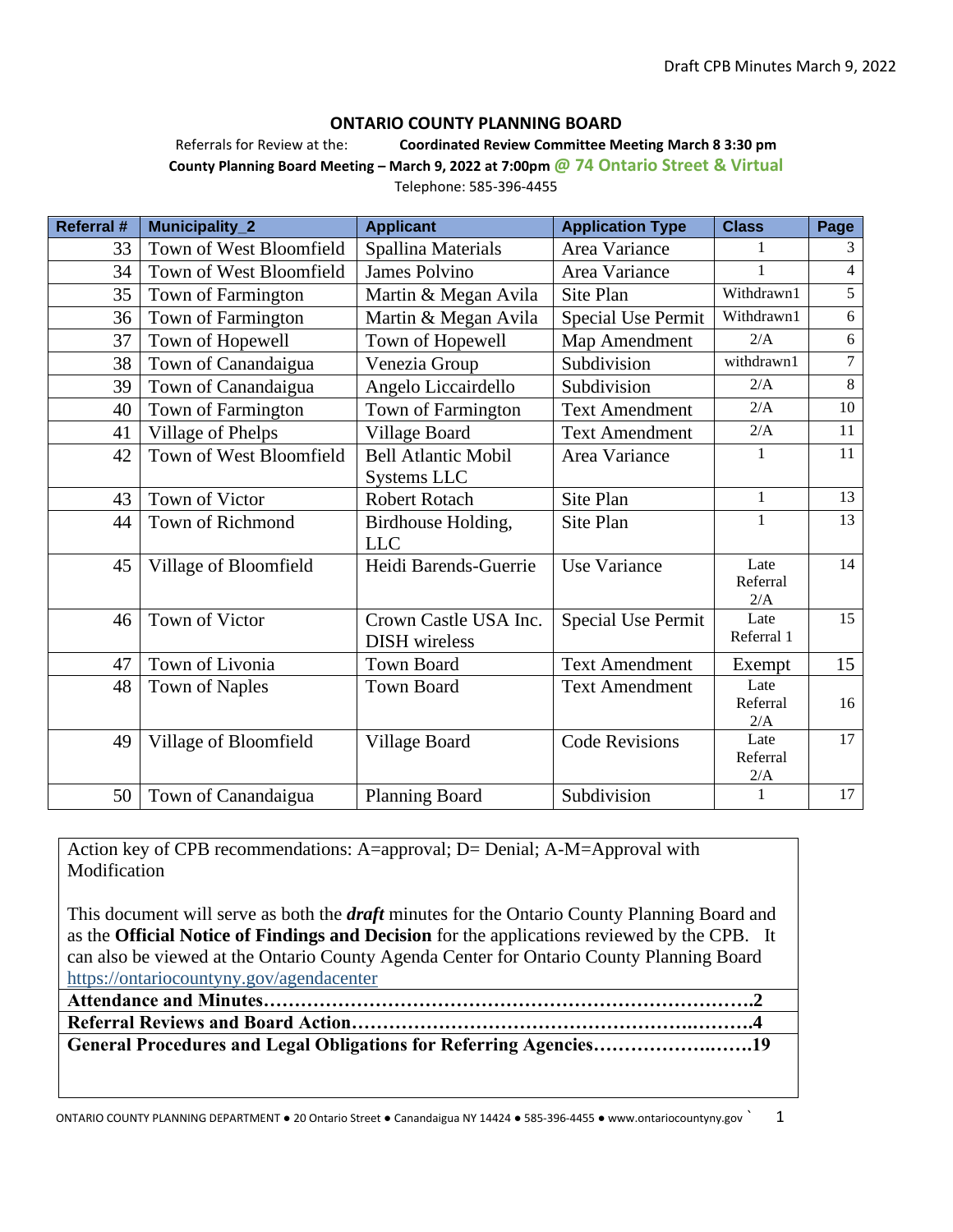**Call To Order/Roll Call:** Len Wildman called the 3/9/22 CPB meeting to order at 7:02 and requested Ms. Holley to do roll call. Ms. Holley presented roll call and reported that there were seven (7) members present virtually and eight (8) members physically at 20 Ontario Street, meeting the quorum requirement.

**Guests:** Rita Dreimiller and Dave Spallina, Spallina Materials; Heidi Barends-Guerrie potential purchaser of the Holloway House (referral 45-2022) & Roslyn Grammar, incoming CPB representative from the Town of Seneca.

**OCPD:** Linda Phillips, Senior Planner; Erin Holley, Senior Clerk

|                | Member name in          | P-Present, E – Excused Absence, |     |     |
|----------------|-------------------------|---------------------------------|-----|-----|
|                | bold if on local        | A – Absent, V – Virtual         |     |     |
|                | legislative, planning,  |                                 |     |     |
| <b>Cities</b>  | or zoning board         |                                 |     |     |
| Canandaigua    | Doug Dello-Stritto      | $\mathbf{P}$                    |     |     |
| Geneva         | Paul Passavant          | $\mathbf{P}$                    |     |     |
| <b>Towns</b>   |                         |                                 |     |     |
| <b>Bristol</b> | AJ Magnan               | $\mathbf{P}$                    |     |     |
| Canadice       | <b>Stephen Groet PB</b> | $\mathbf{P}$                    |     |     |
| Canandaigua    | Shawna Bonshak          | $\overline{\mathsf{V}}$         |     |     |
| East           |                         | $\overline{V}$                  |     |     |
| Bloomfield     | <b>Mike Woodruff PB</b> |                                 |     |     |
| Farmington     | <b>Ted Liddell</b>      | $\mathbf V$                     |     |     |
| Geneva         | Steven High             | P                               |     |     |
| Gorham         | <b>Jack Dailey PB</b>   | P                               |     |     |
| Hopewell       | <b>VACANT</b>           |                                 |     |     |
| Manchester     | <b>VACANT</b>           |                                 |     |     |
| <b>Naples</b>  | <b>Marion Mueller</b>   | V                               |     |     |
| Phelps         | <b>Glen Wilkes PB</b>   | $\mathbf{P}$                    |     |     |
|                | <b>Leonard Wildman</b>  | $\mathbf{P}$                    |     |     |
| Richmond       | <b>PB</b>               |                                 |     |     |
| Seneca         | <b>VACANT</b>           |                                 | --- | --- |
| South Bristol  | <b>Bessie Tyrrell</b>   | V                               |     |     |
| Victor         | Mike Crowley            | $\mathbf V$                     |     |     |
| West           |                         | $\overline{\mathsf{V}}$         |     |     |
| Bloomfield     | <b>Ruth Cahn</b>        |                                 |     |     |

# **Minutes**

• *Motion made by Paul Passavant to approve the January 12, 2022 minutes revised to* indicate both in table and text 10 members present virtually and 1 member present in person*,* seconded by Steve High, Steve Groet abstained. **Motion carried**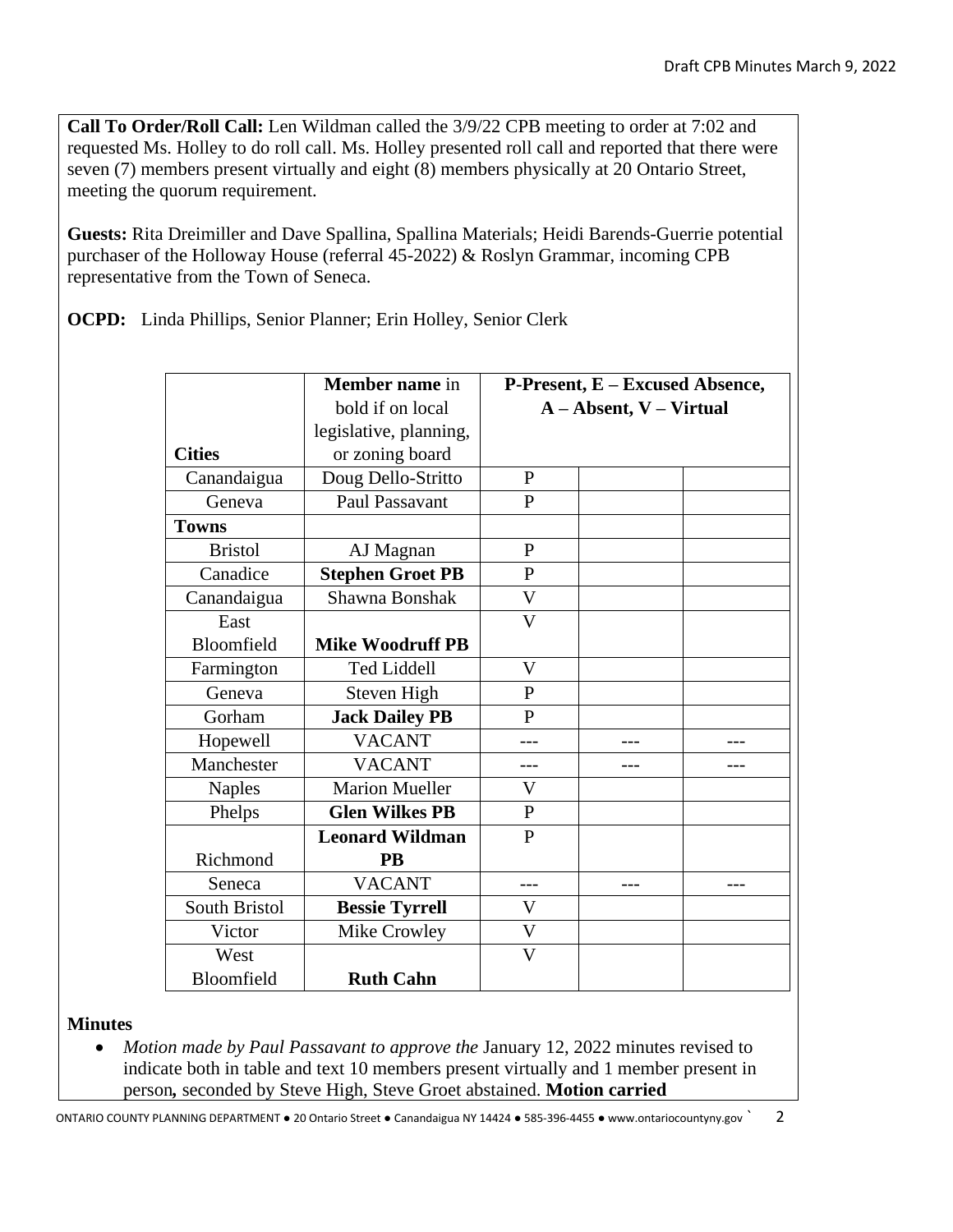• *Motion made by Paul Passavant to approve the* February 9, 2022 minutes revised to reflect Marks Engineering is not representing applicant of referral #23-2022, seconded by Mike Woodruff, Steve Groet Abstained **Motion carried**

Wednesday, March 9, 2022 7:00 PM | (UTC-05:00) Eastern Time (US & Canada) | 2 hrs 30 mins

# [Start meeting](https://ontariocountyny.webex.com/ontariocountyny/j.php?MTID=m8725eafa7a4f48ba5bf1fdc364d8f531)

## **More ways to join:**

**Join from the meeting link**

<https://ontariocountyny.webex.com/ontariocountyny/j.php?MTID=m8725eafa7a4f48ba5bf1fdc364d8f531>

## **Join by meeting number**

Meeting number (access code): 2347 063 0352 Meeting password: pqRjstJF368

## **Tap to join from a mobile device (attendees only)**

[+1-408-418-9388,,23470630352##](tel:%2B1-408-418-9388,,*01*23470630352%23%23*01*) United States Toll

**Join by phone** +1-408-418-9388 United States Toll

[Global call-in numbers](https://ontariocountyny.webex.com/ontariocountyny/globalcallin.php?MTID=m29c6bfad7041bdf8ccdc872e8ac895fe)

## **Join from a video system or application**

Dial [23470630352@ontariocountyny.webex.com](%20sip:23470630352@ontariocountyny.webex.com)

You can also dial 173.243.2.68 and enter your meeting number.

33 - *2022* Town of West Bloomfield Zoning Board of Appeals Class: *1* Type: *Area Variance* Related Referrals: *34-2022* Applicant: *Spallina Materials*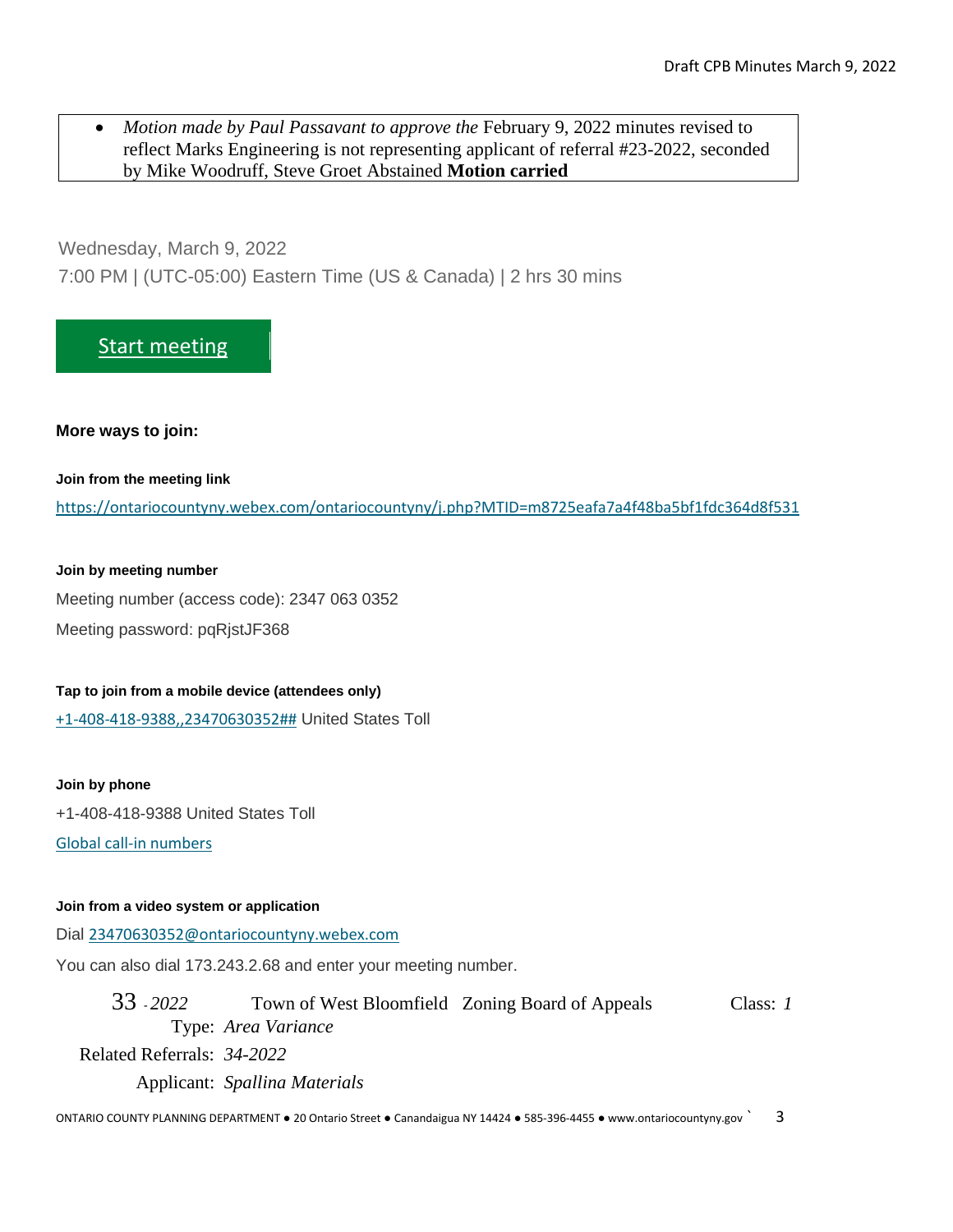Property Owner: *same*

Tax Map Parcel #: *66.00-1-18.211*

Brief Description: *Area variance for zero setback along eastern boundary of 226 acre mine at 8222 SR 5/US 20 in the Town of West Bloomfield. Variance to allow expanded mining activities on site and on leased 50 acres of property to the east. <https://ontariocountyny.gov/DocumentCenter/View/33606/33-34-2022-aerial>*

The subject property, 66.00-1-18.211 is coded as mine and zoned Surface Mining-Agricultural. Town of West Bloomfield code section 140-48 regulations for Surface Mining-Agriculture District require 75' front setback, 25' side/rear setbacks

According to OnCor, both large parcels that are the subject of this and following referral, and all adjacent parcels except a single-family residence surrounded by the mine property, are in OC Agricultural District #1. The pond near the road and several nearby small areas are identified on the NWI. There are steep slopes of 16 to 30 and 31 to 60 percent along the eastern and western property boundary of the mined site and in other locations. Mined lot is mostly mid yield unconfined aquifer. buffer areas between the two properties?

**CRC Comment** What portion of the shared property line is in the leased area? The referring board should consider restricting area variance to area along shared property line within leased property.

# **CPB Comments**

- 1. In response to questions the applicant offer the following information:
	- a. NYSDEC has approved a mine permit for the leased area.
	- b. Leased area to be in the center of the adjacent property approximately 1,500' from SR 5 & US 20 and 1000' from rear property line.
	- c. The leased area will be accessed from existing mine site. The zero area variance/removal of berm is only proposed in the area required to provide safe truck access between the properties.
- 2. The referring body is encouraged to ensure adequate buffers are maintained or replaced to ensure marketable use of adjacent property during/after mining activity.

**Board Motion:** To retain referrals 33-2022 and 34-2022 as class 1s and return them to the local board with comments. **Motion made by:** AJ Magnan **Seconded by:** Mike Woodruff **Vote:** 15 in favor, 0 opposed, 0 abstentions **Motion carried.**

34 - *2022* Town of West Bloomfield Zoning Board of Appeals Class: *1* Type: *Area Variance*

Related Referrals:33-2022

Applicant: *James Polvino*

Property Owner: *same*

Tax Map Parcel #: *66.00-1-23.000*

Brief Description: *Area variance for zero setback along the western boundary of this 220-acre parcel at 8044 SR 5/US 20 in the Town of West Bloomfield for 50 acres of mining activity conducted by owner of*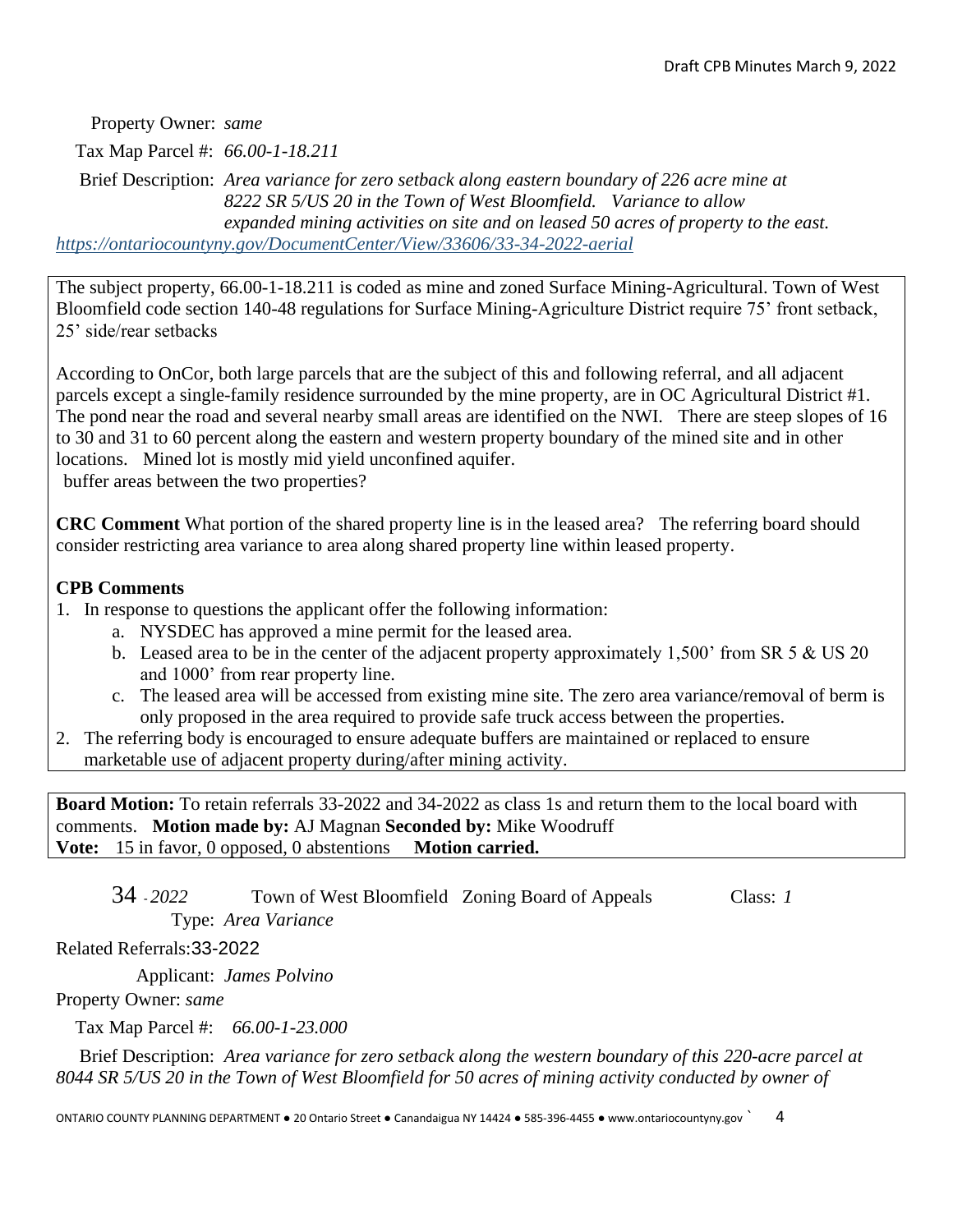*adjacent property to the west as leasee.* 

Lot 66.00-1-23.00 is zoned Industrial on map though there are only zoning code standards for the M-1, General Industrial district in the Town code. In the M-1 district the required front setbacks is 20' and the required side and rear setback to non-residential uses is 15'.

According to OnCor, portions of a 52-acre NYSDEC regulated wetland are within the woods on the north and eastern sides of this property and there are areas of 16-30 percent slope running southwest to northeast through the shrub vegetation on the site. Other areas of the site are prime agricultural soils in agricultural production.

# **Comments**

- 1. Does the Reclamation Plan re-establish a vegetated buffer areas between the two properties?
- 2. Town should update variance application form to direct applicants to provide evidence rated to differing criteria for granting area and use variances as outlined in Town code 140-153 and NYS Statute.
- 3. The Town Board may want to amend 140-151 regarding special permits and 140-153 regarding variances to require submission of site plan as part of special permit and variance applications.
- 4. The Town Board should amend its zoning code and/or map to use same district name for industrial district and applicable regulations. The district name, map, and purpose regulations should also clearly indicate whether the district is a general industrial or light industrial district.

# **CRC Comments**

- 1. Will topsoil be stockpiled for use to return mined land to useable condition?
- 2. What portion of the shared property line is in the leased area? The referring board should consider restricting area variance to area along shared property line within leased property.
- 3. How does the mine owner/operator provide financial surety to guarantee reclamation of leased land?
- 4. How will mine expansion area be accessed? Directly from SR5/US 20 or via existing mine driveway?

**CPB Comments (see also additional project information provided by applicant at 33-2022)**

1. Mining activity on the industrial site requires a special use permit and an additional CPB referral.

**Board Motion:** To retain referrals 33-2022 and 34-2022 as class 1s and return them to the local board with comments. **Motion made by:** AJ Magnan **Seconded by:** Mike Woodruff **Vote:** 15 in favor, 0 opposed, 0 abstentions **Motion carried.**

| $35 - 2022$                     | Town of Farmington Planning Board |                                                                                                                                                                                                                                                           | Class: 1 Withdrawn |
|---------------------------------|-----------------------------------|-----------------------------------------------------------------------------------------------------------------------------------------------------------------------------------------------------------------------------------------------------------|--------------------|
|                                 | Type: Site Plan                   |                                                                                                                                                                                                                                                           |                    |
| Related Referrals: 36-2022      |                                   |                                                                                                                                                                                                                                                           |                    |
| Property Owner: same            | Applicant: Martin & Megan Avila   |                                                                                                                                                                                                                                                           |                    |
| Tax Map Parcel #: 9.00-1-69.200 |                                   |                                                                                                                                                                                                                                                           |                    |
|                                 | of Farmington.                    | Brief Description: Site plan and special use permit for Major Home Occupation involving<br>overnight storage of 2 trucks, two trailers, a chipper, a stump grinder, and a<br>small wheel loader in a residential driveway at 354 Sheldon Road in the Town |                    |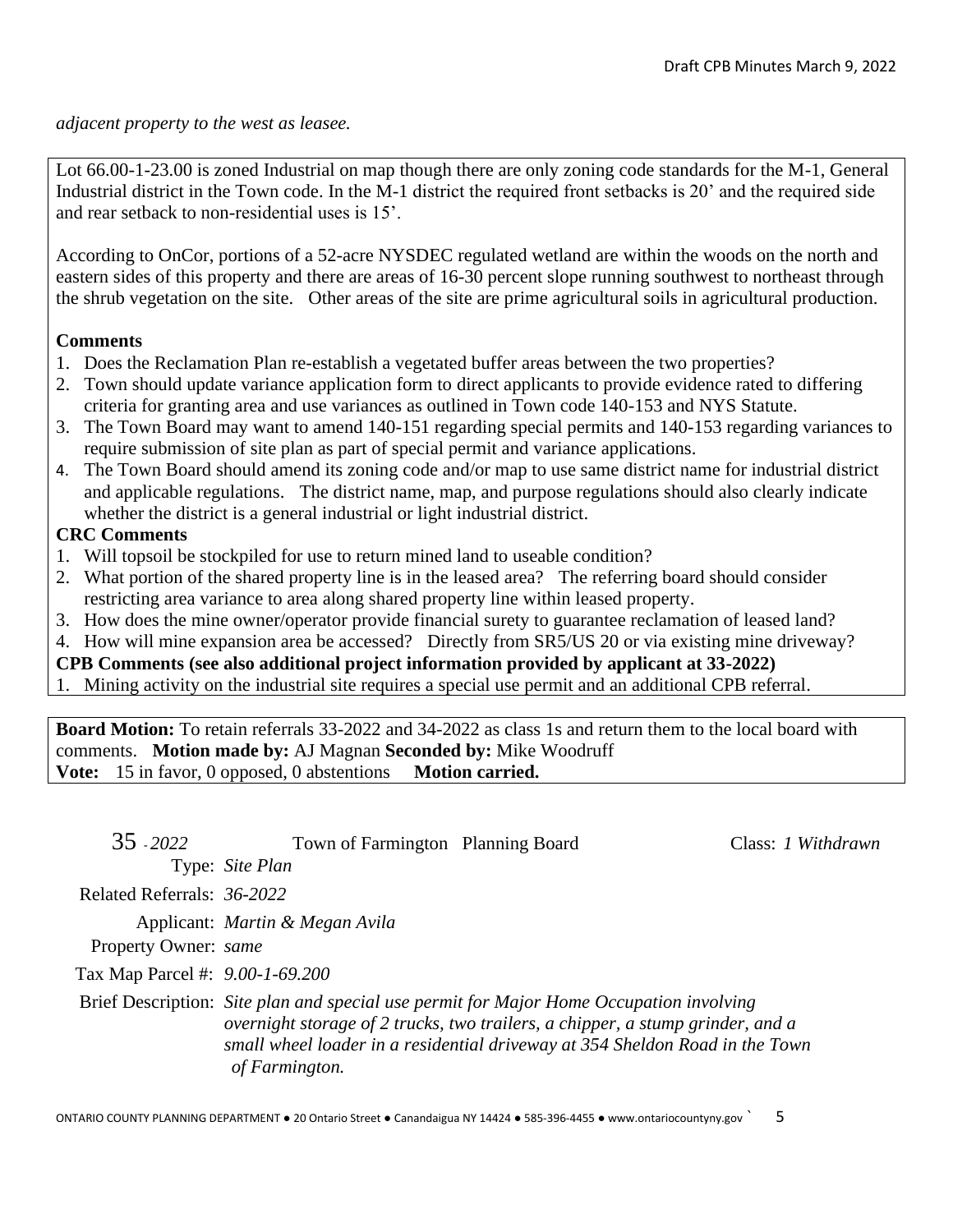| 36.                             | 2022 Town of Farmington Planning Board |                                                                                                                                                                                                                                                                                                                                | Class: 1 Withdrawn |  |  |  |
|---------------------------------|----------------------------------------|--------------------------------------------------------------------------------------------------------------------------------------------------------------------------------------------------------------------------------------------------------------------------------------------------------------------------------|--------------------|--|--|--|
|                                 | Type: Special Use Permit               |                                                                                                                                                                                                                                                                                                                                |                    |  |  |  |
| Related Referrals: 35-2022      |                                        |                                                                                                                                                                                                                                                                                                                                |                    |  |  |  |
|                                 | Applicant: Martin & Megan Avila        |                                                                                                                                                                                                                                                                                                                                |                    |  |  |  |
| Property Owner: same            |                                        |                                                                                                                                                                                                                                                                                                                                |                    |  |  |  |
| Tax Map Parcel #: 9.00-1-69.200 |                                        |                                                                                                                                                                                                                                                                                                                                |                    |  |  |  |
|                                 | Town of Farmington.                    | Brief Description: Site plan and special use permit for a Major Home Occupation involving<br>overnight storage of two trucks, two trailers, a chipper, a stump grinder, and<br>a small wheel loader in a residential driveway at 354 Sheldon Road in the                                                                       |                    |  |  |  |
| 37 - 2022                       | Town of Hopewell Town Board            |                                                                                                                                                                                                                                                                                                                                | Class: $2$         |  |  |  |
|                                 | Type: Map Amendment                    |                                                                                                                                                                                                                                                                                                                                |                    |  |  |  |
| Related Referrals: 233-2021     |                                        |                                                                                                                                                                                                                                                                                                                                |                    |  |  |  |
|                                 | Applicant: Town of Hopewell            |                                                                                                                                                                                                                                                                                                                                |                    |  |  |  |
|                                 | partially in two or more districts.    | Brief Description: Map amendment to transition Town of Hopewell Zoning Map to a parcel<br>based map and to rezone 12 properties from HDR - High Density Residential<br>to C-2 Low Intensity Commercial and adjust the rear boundaries of the C-2<br>district and other districts to follow parcel boundaries and minimize lots |                    |  |  |  |
|                                 |                                        | https://ontariocountyny.gov/DocumentCenter/View/33607/37-2022-TPH--Draft-Zoning-Hopewell                                                                                                                                                                                                                                       |                    |  |  |  |

This zoning map amendment incorporates the rezoning of lands 1,700' south of SR 5/US 20 from HDR High Density Residential to C-2 Low Intensity Commercial as previously reviewed as referral 233-2021 in December 2021. It also rezones portions of other properties from HDR to C-2 to minimize lots with split zoning.

The existing zoning map defines the C-2 district as 500' from the road to provide sufficient depth for development/redevelopment of commercial uses. The proposed map retains that dimension for all but 2 lots on the north side of SR 5/US 20 resulting in some retained lots with split zoning and some C-2 lots with less than 500' depth.

On the south side of SR 5&US 20 there are lots with depth greater than the depth of the C-2 district and portions of these lots remain in the HDR district.

# **Comments**

- 1. The Town Board may want to consider extending the depth of the C-2 district on some properties on the south side of SR 5/US 20 to minimize the number of parcels with split zoning.
- 2. The Town Board may also want to consider a dimensional C-2 district depth along the east side of SR 247. While this will increase the number of parcels with split zoning, these lots only have depths of 200' and lot widths of 100' which may make them difficult to convert/redevelop as commercial uses, and even more difficult to provide lot interconnection to avoid multiple closely spaced access points.

**Board Motion:** To retain referrals 37-2022 as a class 2 and return it to the local board with comments and a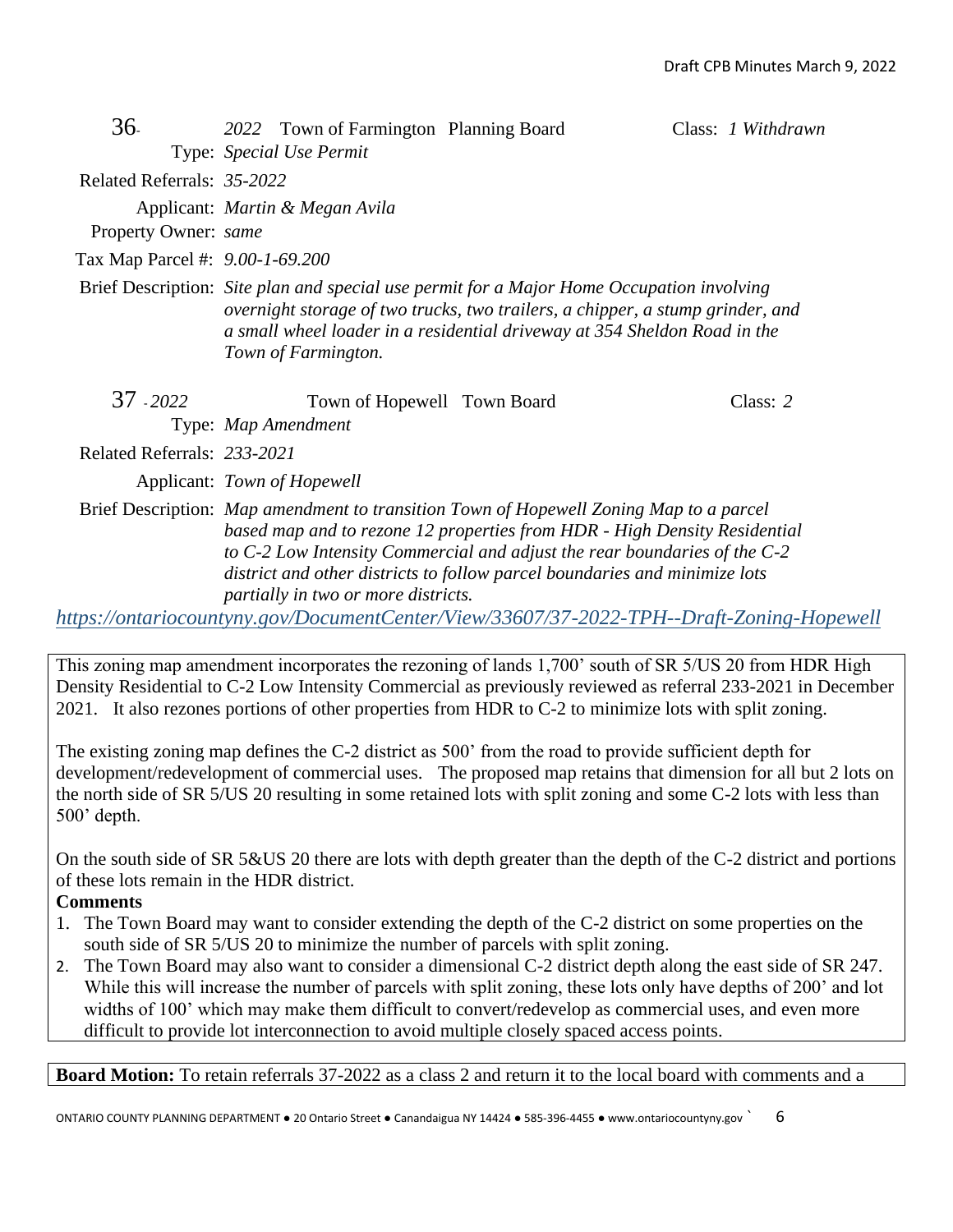recommendation of approval. **Motion made by:** Paul Passavant **Seconded by** Shawna Bonshak **Vote:** 15 in favor, 0 opposed, 0 abstentions **Motion carried.**

| 38 - 2022                        | Town of Canandaigua Planning Board                                   |                                                                                            | Class: 1 Withdrawn |
|----------------------------------|----------------------------------------------------------------------|--------------------------------------------------------------------------------------------|--------------------|
|                                  | Type: Subdivision                                                    |                                                                                            |                    |
|                                  | Applicant: Venezia Group                                             |                                                                                            |                    |
|                                  | Property Owner: Venezia Group/Uptown Pointe                          |                                                                                            |                    |
| Tax Map Parcel #: 70.00-1-67.111 |                                                                      |                                                                                            |                    |
|                                  |                                                                      | Brief Description: Phase 1 of Uptown Pointe encompassing 5 lots along Airport Road in the  |                    |
|                                  | Town of Canandaigua                                                  |                                                                                            |                    |
|                                  | https://ontariocountyny.gov/DocumentCenter/View/33609/38-2022-aerial |                                                                                            |                    |
|                                  |                                                                      | https://ontariocountyny.gov/DocumentCenter/View/33610/382022-area-zonin                    |                    |
|                                  |                                                                      | https://ontariocountyny.gov/DocumentCenter/View/33611/38-2022-Airport-Road-0000-2022-02-01 |                    |
| $-Sub-Plat$                      |                                                                      |                                                                                            |                    |

The property address is 2435 Brickyard Road, though the access to the proposed lots is off Airport Road. The property is zoned Industrial as are lands to the south, and west. Land to the east along Sumner Road and both sides of SR 332 are in the SR 332 Form Based Code District sub-area. The subject site and property to the north south, and west bounded by Thomas Road, North Road, and Brickyard are also in the Mixed-Use Overlay 1.

The applicant owns 58 acres and has mapped out a 24-lot clustered subdivision with 5 single family lots with direct access from Airport Road and 1 acre of conserved land in phase 1 currently under review, and future subdivision of 19 single family lots on a new public road off Airport Road with 3.3 acres of conserved land. The conceptual development plan does not include the central or western portions of the subject property. The property and the subdivision area are bisected by the Buckeye Gas pipeline. The Uptown Plan identified the pipeline property as a potential trail alignment and as a dividing line between residential and industrial character areas. The proposed subdivision includes lands to the west of the proposed future subdivision in a conservation area to buffer them from the Canandaigua Central School District bus facility to the west.

The applicant has indicated the 1 acre preserved in Phase 1 is 55 percent of that phase but has not provided information on the acres of development and percent preserved in the balance of the subdivision.

The referred subdivision indicates the layout is a cluster subdivision with 6,000 SF lots with minimum 50' width, 30' front setback, 8' side and rear setback, and maximum 40 percent building coverage when the existing zoning would require 60' front setback, 25' side setback, 50' rear setback, and 30 percent building coverage. The width of lots proposed in phase 1 include four 80' lots and one 200' lot.

The MUO Mixed Use Overlay zoning district establishes the eligibility of a parcel of land for consideration by the Town Board for development of a mix of uses. The MUO allows a range of uses including single-family and multi-family residential uses, uses allowed in Community Commercial, Neighborhood Commercial, and Industrial districts, however, each different use must be on a different lot though part of an overall site plan. The MUO regulations require 40 percent open space in addition to any constrained lands or drainage facilities.

According to Oncor, the property is in OC Agricultural District #1 and is not constrained by wetlands,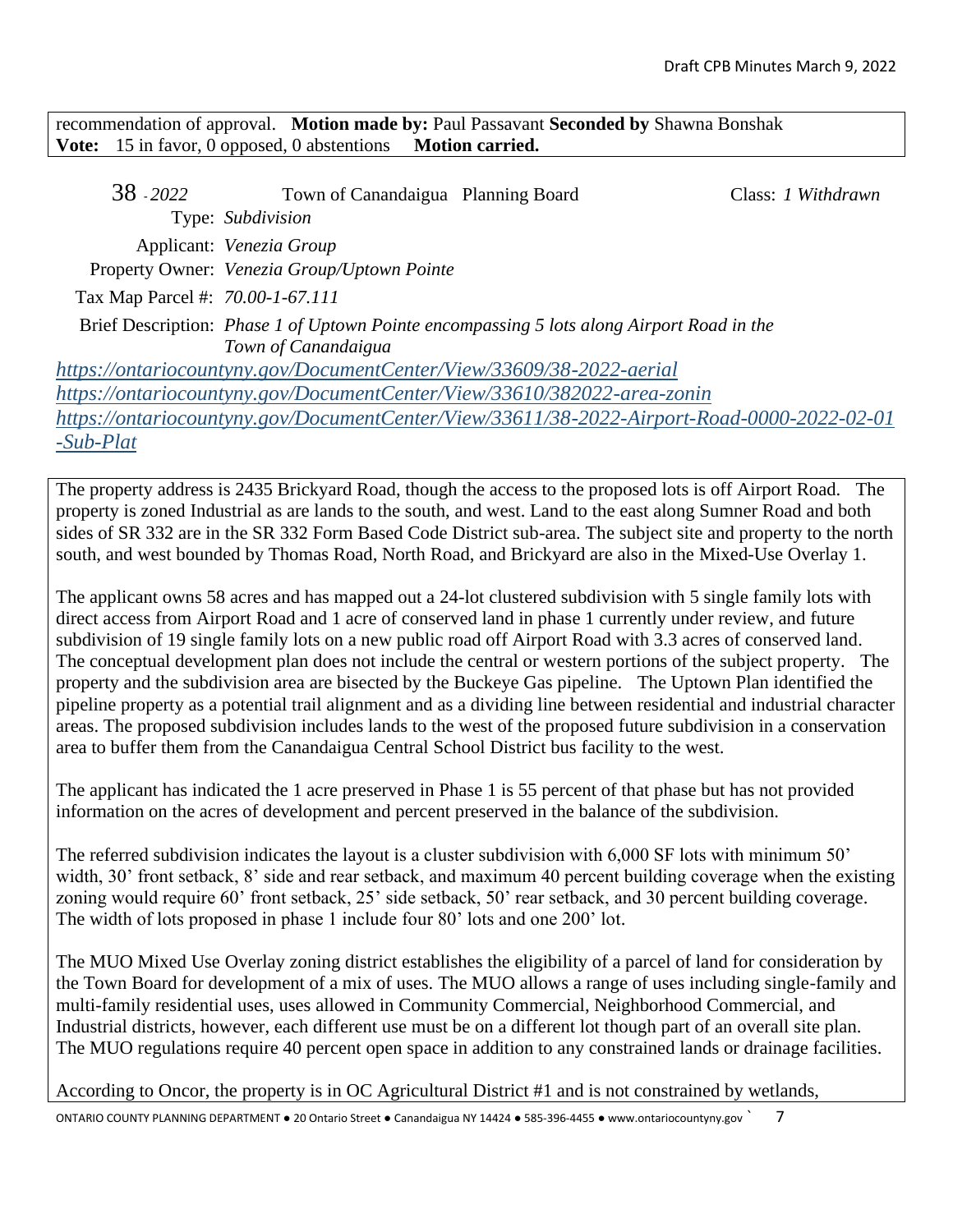floodplains, or steep slopes.

# **Comments**

- 1. Has the applicant documented 40 percent open space requirement?
- 2. Is a 30' front setback from Airport Road sufficient on a road carrying traffic from existing and future area industrial uses?
- 3. The overall conceptual subdivision plan should show the road extending north to the property line to allow connection to residential development on adjacent properties.

| 39 - 2022 | Town of Canandaigua Planning Board | Class: 2 |
|-----------|------------------------------------|----------|
|           | Type: Subdivision                  |          |

Related Referrals: *89-2021 & 150-2021*

Applicant: *Angelo Liccairdello*

Property Owner: *same*

Tax Map Parcel #: *98.19-1-20.100*

Brief Description: *Subdivision of 33-acre site at 3535 SR 364 to accommodate 19 lots of 20,000 SF and 12 lots of 1 acre with 3 lots in each area on private drives and the remaining lots on public roads in the Town of Canandaigua.*

*<https://ontariocountyny.gov/DocumentCenter/View/33612/39-2022-aerial>*

*[https://ontariocountyny.gov/DocumentCenter/View/33613/39-2022-pp-extracted-SR--364-3535-2022-02-01-Sit](https://ontariocountyny.gov/DocumentCenter/View/33613/39-2022-pp-extracted-SR--364-3535-2022-02-01-Site-Plan) [e-Plan](https://ontariocountyny.gov/DocumentCenter/View/33613/39-2022-pp-extracted-SR--364-3535-2022-02-01-Site-Plan)*

*<https://ontariocountyny.gov/DocumentCenter/View/33614/39-2022-SR64-3535-2022-02-01-Rendering> <https://ontariocountyny.gov/DocumentCenter/View/33678/SRF-map--Chapter-30-Access-Management>*

This site was previously reviewed as referral 89-2021 in May 2021 and adjacent project property in the Town of Hopewell was previously reviewed as referral 150-2021 in July 2021. Rather than a through road from SR 364 to CR 18 in the Town of Hopewell as previously proposed, the current layout includes a serpentine cul-de-sac for 19 lots off SR 364 and another cul-de-sac off CR 18 serving lots the Town of Hopewell and the proposed larger lots in the Town of Canandaigua. Lot access is provided by 1,581 lf of public road and 400 lf of private road.

The Engineer's report submitted with the current subdivision application includes a SWPPP and Wetland Delineation Report. The Wetland Delineation report identifies 2 small wetland resources. No final Army Corps of Engineers (ACOE) wetland determination has been made. Filling .08 acres of Wetland A is likely allowable with notice to Army Corps of Engineers under nationwide permit #29 and does not require any compensating mitigation. Filling .18 acres of an intermittent on-site stream is likely allowable with notice to ACOE and plan for compensatory wetland mitigation under nationwide permit #29. The report indicates sidewalks will be provided along both sides of all public roads and dark sky compliant solar powered LED streetlights will be installed. The stormwater management plan includes open swales and 2 stormwater management ponds totaling .89 acres. The 5 eastern most lots are at an elevation too high to be served from the waterline along SR 364. These lots are proposed to rely on wells or be connected as out of district users to the Town of Hopewell water system. Projected peak hour project trip generation is approximately 20 trips at each of the 2 new intersections on SR 364 and CR 18 and this level of trip generation does not indicate a need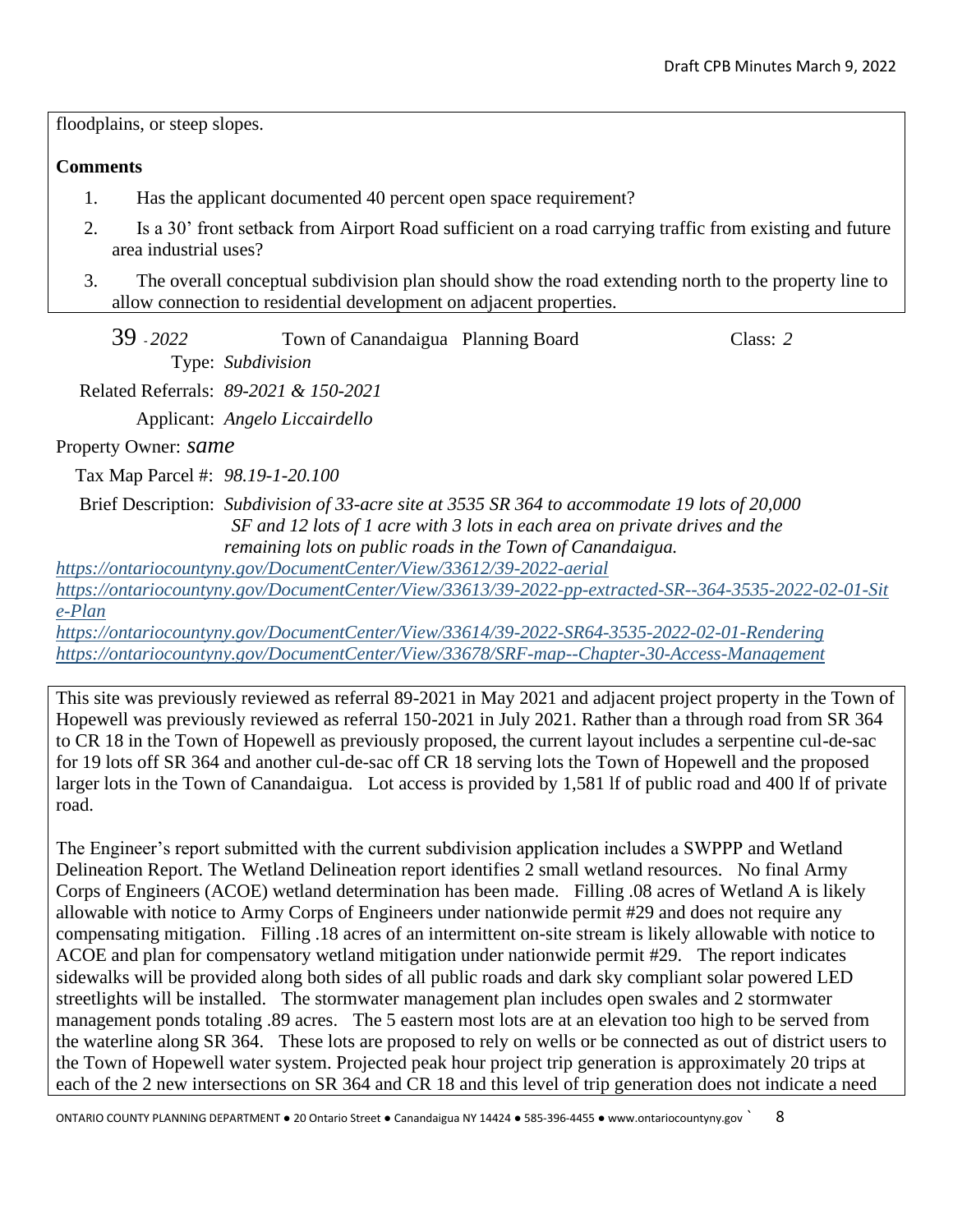for a traffic impact study based on NYSDOT permit requirements.

The landscaping plan indicates at least one native street tree on each lot and a double row of white fir and white pines along the SR 364 frontage and along the lot line of a single-family home to the south. The lot sizes range from 20,000 to 50,000 SF in the R-1-20 zoned area and from 1-2 acres in the scenic overlay area. The applicant has located a stormwater management pond on one 50,000 lot in each area and indicated the maintenance of these ponds will be the responsibility of the lot owners.

The site context and relevant comments from previous referrals are repeated below followed by comments on the subdivision currently proposed.

This parcel borders undeveloped land in the Town of Hopewell to the east and agricultural land in the Town of Gorham to the south. To the north along SR 364 is a single-family home and a mobile home park and to the west across SR 364 is developed lakefront front residential. According to OnCor, there are no floodplains or wetlands on the property and the lot is not in OC Agricultural District #1. There is a north-south band of 16 to 30 percent slopes in the middle of the site, similar areas of moderately steep slopes along what appears to be a drainage way crossing the northeast corner of the site, and small areas along the SR 364 frontage and at the rear property line. The existing land cover is successional old farm along SR 364 and successional northern hardwood for most of the site.

Areas with slopes of 8 to 15 percent are classified as farmland of statewide importance; other areas are classified as prime farmland if drained. Darian silt loam soils are partially hydric, highly erodible, of moderately high permeability, and in hydrologic soil group C/D. Kendaia loam is partially hydric, medium erodibility, moderately high permeability, and in hydrrologic soil Group B/D.

| Soil type                                | <b>Percent of Parcel</b> | Acres |
|------------------------------------------|--------------------------|-------|
| Darien silt loam, 8 to 15 percent slopes | 37.7%                    | 12.54 |
| Darien silt loam, 3 to 8 percent slopes  | 31.5%                    | 10.48 |
| Kendaia loam 0 to 3 percent slopes       | 25.5%                    | 8.49  |

# **May 2021 Comments**

1. The 2006 SR 364 (CR 18 to CR 11) Access Management Plan provides a conceptual layout of internal roads to access undeveloped lands bounded by CR 18, SR 264, and Turner Road. The conceptual plan indicates an east-west road in the area of this development as well as a north-south cross street to further expand travel routes through the area and minimize the number of new access points on SR 332 and CR 18.

# **CLCSD May 2021 Comments**

To date, we have only received preliminary/conceptual drawings for the referral. The site is currently outside the boundaries of an existing sewer district - detailed plans of the entire development need to be provided to our office for review and approval.

# **March 2022 Comment**

- 1. The proposed private drives extend north and south towards adjacent properties, but not all the way to the lot line. Are these private drives going to be built to Town standards to allow potential future dedication and entry/exit from both SR 364 ad CR 18 for area residents as adjacent properties are developed?
- 2. Location and maintenance of stormwater management ponds on individual lots is likely not adequate. The referring body should require dedication or easements for stormwater ponds and swales. If facilities are not dedicated to the town, a homeowner's association should be established to fund and undertake required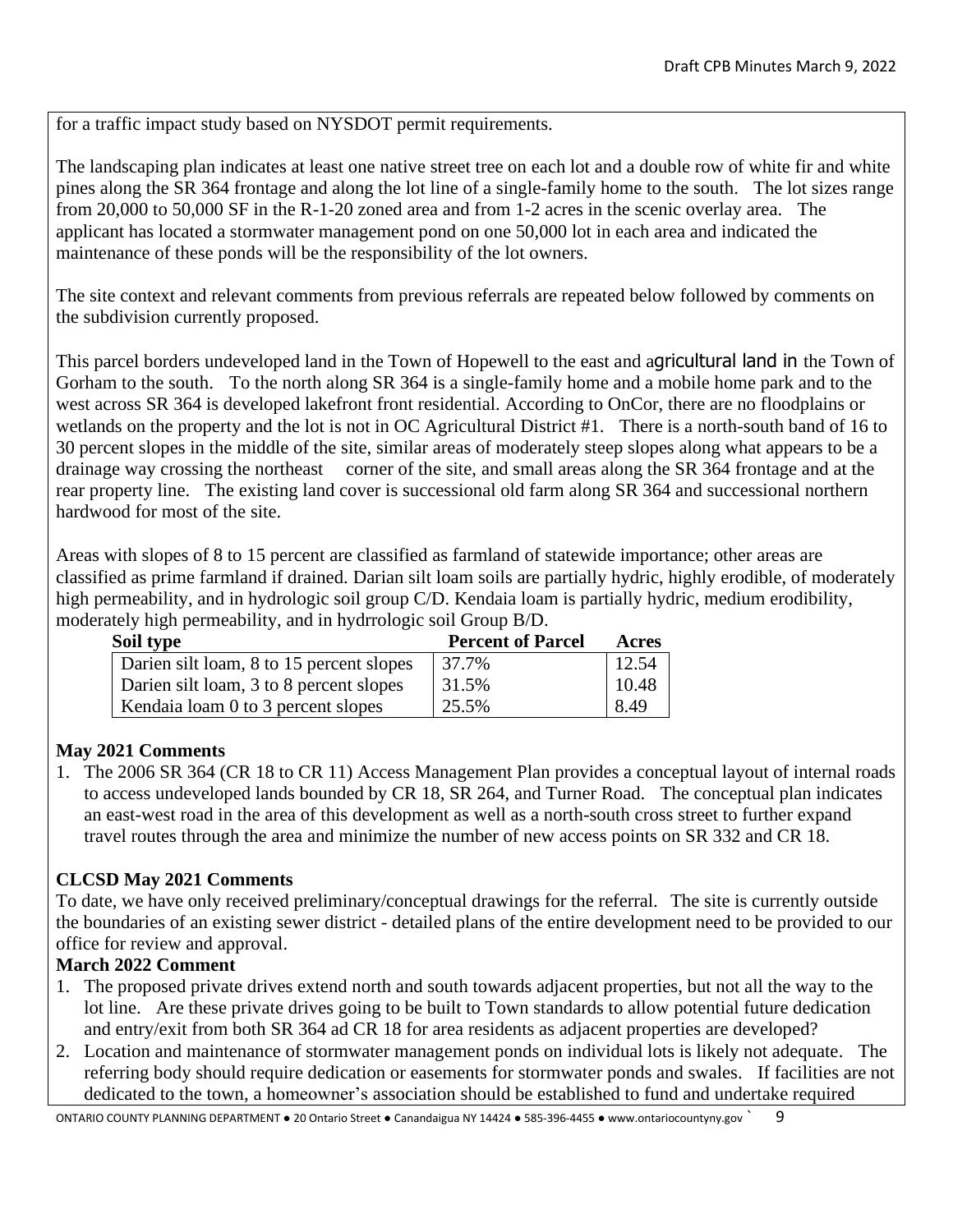maintenance and an access easement should be established to allow town access for emergency maintenance or repair.

- 3. Has the Town considered the desirability of a pedestrian and/or bicycle connection between the two portions of the project?
- 4. Is the retained vegetation sufficient to buffer properties to the north from proposed development?
- 5. The concept plan for the SR 364-CR 18 Access Management Plan indicates a conceptual interconnected roadway network in this area to minimize access connections to SR 364 and provide an indirect new interconnection between SR 364 and CR 18.

**Board Motion:** To retain referral 39-2022 as a class 2 and return it to the local board with comments and a recommendation of approval. **Motion made by:** Paul Passavant **Seconded by** Mike Woodruff **Vote:** 15 in favor, 0 opposed, 0 abstentions **Motion carried.**

| $40 - 2022$              | Town of Farmington Town Board                                                                           | Class: $2$ |
|--------------------------|---------------------------------------------------------------------------------------------------------|------------|
|                          | Type: Text Amendment                                                                                    |            |
| Related Referrals: $n/a$ |                                                                                                         |            |
|                          | Applicant: Town of Farmington                                                                           |            |
|                          | Brief Description: Text amendment to add accessory Agricultural/Construction Equipment                  |            |
|                          | Repair and Painting use as a specially permitted use in 4 town zoning districts                         |            |
|                          | in the Town of Farmington and to add standards for such uses.                                           |            |
|                          | https://ontariocountyny.gov/DocumentCenter/View/33615/40-2022-__-of-2022-Special-Use-Permit-Agricultura |            |

*[l---Construction-Equipment-Repairs-and-Painting-Operations-3](https://ontariocountyny.gov/DocumentCenter/View/33615/40-2022-__-of-2022-Special-Use-Permit-Agricultural---Construction-Equipment-Repairs-and-Painting-Operations-3)*

The proposed standards formalize exiting standards included in temporary Special Use Permit granted for agricultural/construction equipment repairs and painting use.

The proposed amendment adds Agricultural/Construction Equipment Repair and Painting Operations as an allowable accessory specially permitted use in the A-80 Agricultural , RR-80 Rural Residential, LI Limited Industrial, and GI General Industrial districts provided such service is offered only to customers not the general public, performed within an enclosed facility located in the rear yard, and allowing outdoor storage of such equipment within a bermed and/or landscaped area providing a visual buffer to any adjacent residential properties or public roads.

The standards establish minimum 5-acre lot sizes for businesses performing such work in A-80 and RR-80 districts and maximum 50 percent lot coverage. Existing district standards apply in LI and GI districts. The standards also require storage of petroleum products in containers approved by the Fire Marshal, town dark sky compliant lighting, enclosed dumpster on a concrete pad, dust free driveway and storage area, and to the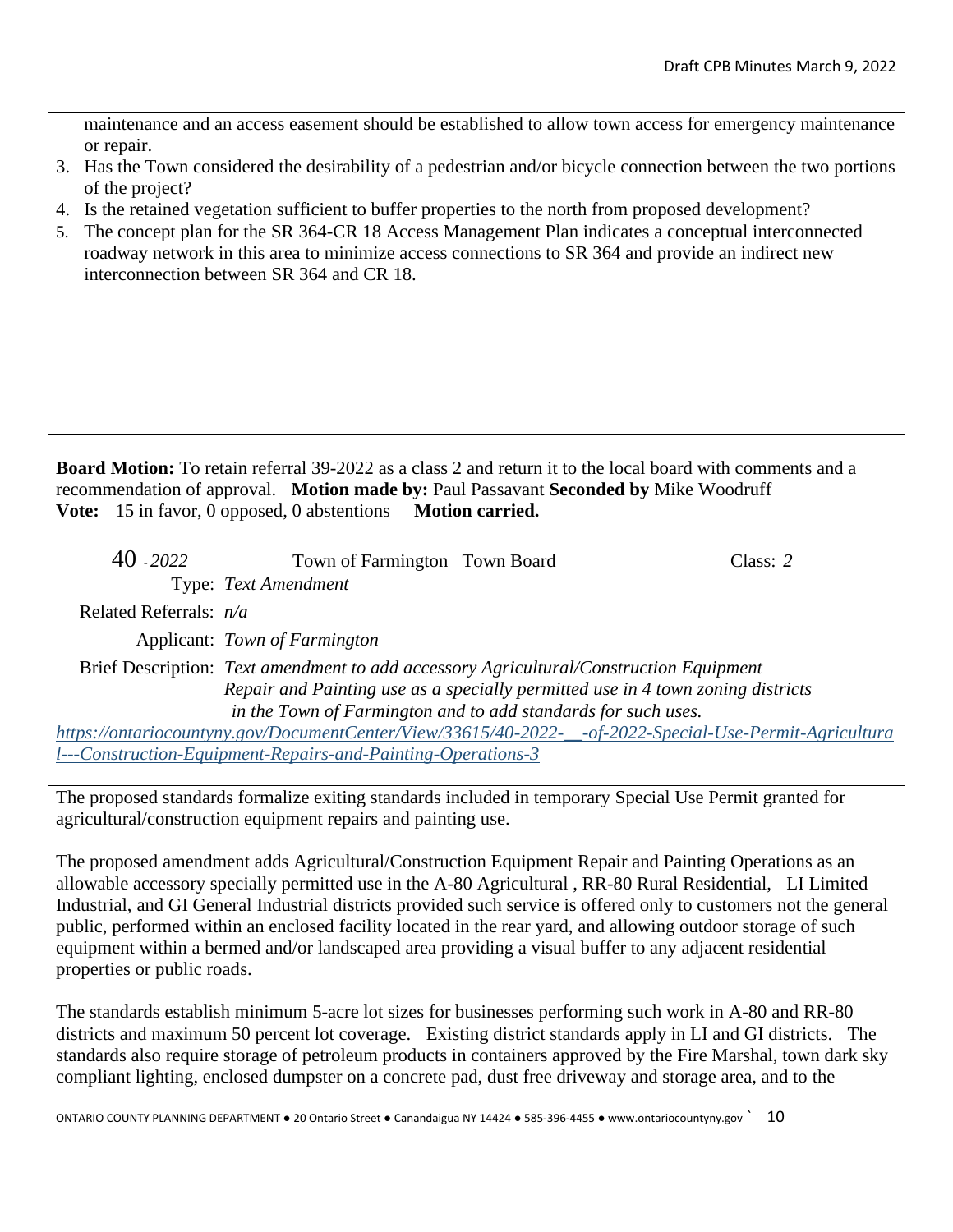maximum extent practical, location of use in a retrofitted agricultural building or a building designed in keeping with such agricultural buildings.

# **Comment**

- 1. Do residential properties triggering buffer standards include both existing residential use and undeveloped residentially zoned land?
- 2. Section 3 indicates the intention is to add the accessory agricultural/construction equipment repair and painting as a special permit use to the LI districts, however, section 2 does not include edits to the special permit use list of the LI districts, 165-29.

**Board Motion:** To retain referrals 40-2022 and 41-2022 as a class 2s and return them to the local board with comments and a recommendation of approval. **Motion made by:** Steve High **Seconded by** AJ Magnan **Vote:** 15 in favor, 0 opposed, 0 abstentions **Motion carried.**

41 - *2022* Village of Phelps Village Board Class: *2* Type: *Text Amendment* Applicant: Village Board

Brief Description: *Code text amendment to make minor changes to the zoning and other code definitions, to locate them all in Code Article 1, and to recodify the entire code of the Village of Phelps.*

*<https://ontariocountyny.gov/DocumentCenter/View/33616/41-2-22-Phelps-Schedule-A> <https://ontariocountyny.gov/DocumentCenter/View/33617/41-2022-LL-Amending-New-Village-Code>*

**Board Motion:** To retain referrals 40-2022 and 41-2022 as a class 2s and return them to the local board with comments and a recommendation of approval. **Motion made by:** Steve High **Seconded by** AJ Magnan **Vote:** 15 in favor, 0 opposed, 0 abstentions **Motion carried.**

42 - *2022* Town of West Bloomfield Zoning Board of Appeals Class: *1* Type: *Area Variance*

Applicant: *Bell Atlantic Mobile Systems LLC*

Property Owner: *Gary P Evans*

Representative: *Nixon-Peabody LLC*

Tax Map Parcel #: *52.00-1-19.00*

Brief Description: *Area variance for 191' telecommunications tower with 4' lighting rod at 2000 Strong Road in the Town of West Bloomfield. Maximum allowable height is 100'.*

*<https://ontariocountyny.gov/DocumentCenter/View/33618/42-2022-aerial> [https://ontariocountyny.gov/DocumentCenter/View/33619/42-2022-Ionia\\_single-page-site-plan-pZDs\\_rev0\\_20](https://ontariocountyny.gov/DocumentCenter/View/33619/42-2022-Ionia_single-page-site-plan-pZDs_rev0_20211203-map) [211203-map](https://ontariocountyny.gov/DocumentCenter/View/33619/42-2022-Ionia_single-page-site-plan-pZDs_rev0_20211203-map)*

Application materials indicate the leased area is 242' to Dolomite owned property to the west, 381' to property to the east, and 2,700' to property to the north. The tower is 304' from closest property line. There are no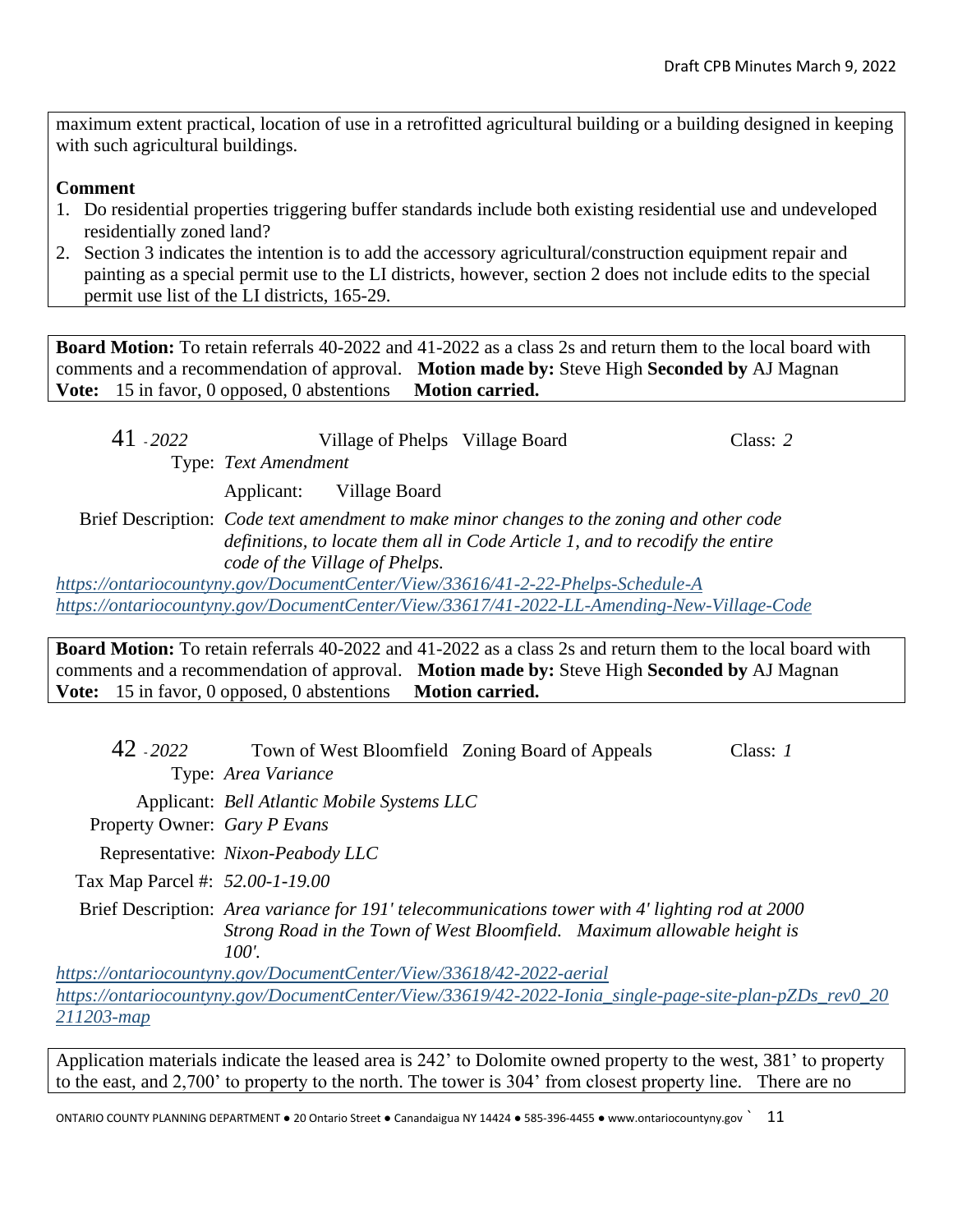airports within 5 miles of the tower site, and no FAA registration required.

The proposed tower height is intended to accommodate space for 3 additional carriers. The Town zoning code requires new towers to accommodate at least 2 carriers. The property owner will receive additional rental payment if other carriers locate equipment on the tower.

The proposed project will include a 1,770 lf 12' wide gravel driveway along an existing 8' dirt farm road with access from Strong Road. To comply with the NYSDEC SPDES Storm Water Permit, the project will include 5 stormwater management areas. The 100'x100' leased area will be surrounded by a 6' fence including the tower, 4'x11.5' concrete slab for equipment cabinets, and 4'x8' concrete pad for generator. The access road and transformer will be located outside the fenced/leased area.

SEQR documentation indicates the project will disturb 2 acres of the 79-acre property removing 1.6 acres of forest and creating.57 acres of impervious area. The EAF indicates one-quarter of the property has slopes of greater than 15 percent and portions of the property are in Ontario and Monroe County agricultural districts. There are 59 acres of forest and 18 acres of meadow with neither currently used in agriculture, through 31 acres are highly productive soils. The EAF also indicates the site is home to a locally unique geologic feature known as Hopper Hills. The property includes a .29 acre federally regulated wetland and a class C stream. The stream is tributary to Great Brook which is an impaired waterbody as defined by NYS due to nutrients, low dissolved oxygen, and silt and sediment that impair recreation use and use by aquatic life. The project is over or adjacent to a principal aquifer and .03 miles to historic barns on adjacent properties

The EAF appendix B includes a Visual EAF Addendum which characterizes the site as not visible from parks or site listed on the State or National Historic Register. The tower is visible from County Road 14 which is .3 miles from the project site and CRs 38 and 39 extending from .5 to 1.5 miles from the project site. The project site is also within .3 to .9 miles of SR 64 and visible from local roads: Strong Road, Bennett Road, and Cox Road. The annual number of likely viewers, primarily from area roadways but also area homes and workplaces, is estimated at 52,560.

The visual character of the area within 1 mile of the project site is characterized as primarily undeveloped with flat and hilly agricultural and forest land and some commercial use. There are other visually similar projects within 3 miles.

# **Comments**

- 1. Will the tower be visible from Mendon Foundation owned open space? The Foundation owns property within 500' of the project site (131.03-1-2.22) identified in Exhibit J the Agricultural Data Statement. The Foundation website indicates the view from higher elevations of the Sibleyville Nature Reserve extend 30 miles to the south.
- 2. Vacant area within fenced area appears insufficient to house necessary equipment for 3 additional carriers.
- 3. The site plan should include a directional arrow.

# **OCSWCD Comments**

- 1. Consider diverting stormwater from upper portion of access road/ old trail to stormwater management facility.
- 2. Silt fence should be sloped upslope at ends.
- 3. Extend silt fence around area of disturbance at the cell tower pad.

ONTARIO COUNTY PLANNING DEPARTMENT ● 20 Ontario Street ● Canandaigua NY 14424 ● 585-396-4455 ● www.ontariocountyny.gov ` 12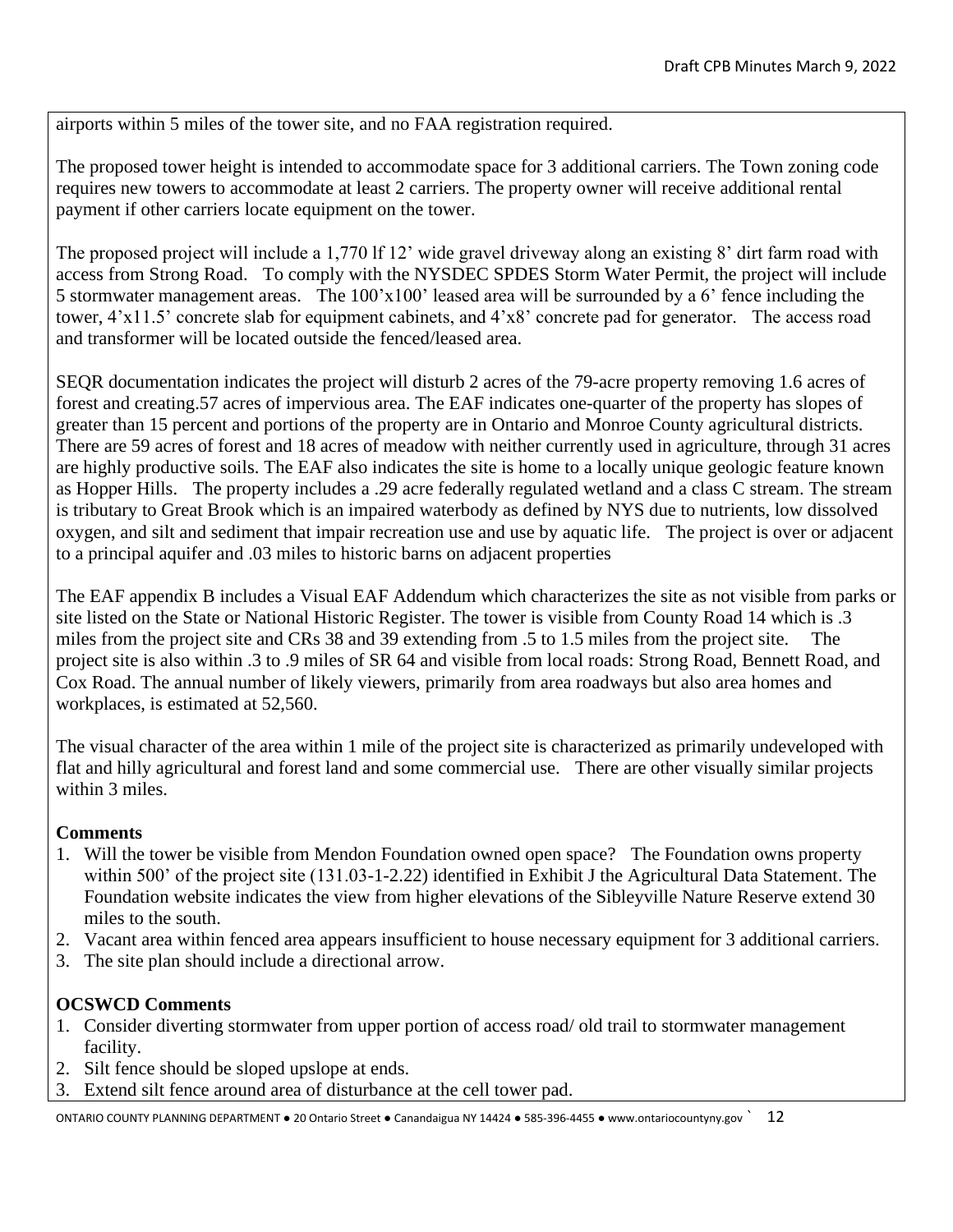- 4. See updated New York Standards for concrete truck washout design.
- 5. Topsoil stockpile location not identified.

## **CPB Comments**

1. Any required tower lighting should accommodate the dark sky needs of the amateur astronomical observatory in Ionia.

**Board Motion:** To retain referral 42-2022 as class 1 and return it to the local board with comments. **Motion made by:** AJ Magnan **Seconded by:** Jack Dailey **Vote:** 14 in favor, 0 opposed, 1 abstention (Ruth Kahn) **Motion carried.**

| 43 - 2022                        | Town of Victor Planning Board |                                                                                                                  | Class: $I$ |
|----------------------------------|-------------------------------|------------------------------------------------------------------------------------------------------------------|------------|
|                                  | Type: Site Plan               |                                                                                                                  |            |
|                                  | Applicant: Robert Rotach      |                                                                                                                  |            |
| Property Owner: same             |                               |                                                                                                                  |            |
| Representative:                  |                               |                                                                                                                  |            |
| Tax Map Parcel #: 28.00-2-19.000 |                               |                                                                                                                  |            |
|                                  |                               | Brief Description: Site plan to build a 40x40 pole barn at 1373 School Street in the Town of                     |            |
|                                  | Victor.                       |                                                                                                                  |            |
|                                  |                               | his project was previously reviewed as class 1 referral 138-2021 in July 2021 for an area variance to locate the |            |

This project was previously reviewed as class 1 referral 138-2021 in July 2021 for an area variance to locate th 1,600 SF garage/barn in the front yard.

**Board Motion:** To retain referrals 43-2022, 44-2022, 46-2022 and 50-2022 as class 1s and return them to the local board with comments. **Motion made by:** Paul Passavant **Seconded by:** Len Wildman **Vote:** 15 in favor, 0 opposed, 0 abstentions **Motion carried.**

| 44 - 2022                         | Town of Richmond Planning Board                                      |                                                                                                                                                                                                                                                                | Class: $1$ |
|-----------------------------------|----------------------------------------------------------------------|----------------------------------------------------------------------------------------------------------------------------------------------------------------------------------------------------------------------------------------------------------------|------------|
|                                   | Type: Site Plan                                                      |                                                                                                                                                                                                                                                                |            |
|                                   | Applicant:<br>Birdhouse Holding, LLC                                 |                                                                                                                                                                                                                                                                |            |
| Property Owner: same              |                                                                      |                                                                                                                                                                                                                                                                |            |
| Tax Map Parcel #: 135.20-1-17.000 |                                                                      |                                                                                                                                                                                                                                                                |            |
|                                   | Brewery, 8716 Main Street in the Town of Richmond.                   | Brief Description: Site plan to add a $20'x30'$ temporary tent and 16 booths (4'x8') at the front of<br>the site and add a pergola overlooking the creek to existing barn, relocate a<br>walk-in cooler, and expand outdoor seating area by stage at Birdhouse |            |
|                                   | https://ontariocountyny.gov/DocumentCenter/View/33620/44-2022-aerial |                                                                                                                                                                                                                                                                |            |
|                                   |                                                                      | https://ontariocountyny.gov/DocumentCenter/View/33621/44-2022-FEMA-Proposed-FP                                                                                                                                                                                 |            |
|                                   |                                                                      | https://ontariocountyny.gov/DocumentCenter/View/33623/44-2022-conceptual-site-plan                                                                                                                                                                             |            |
|                                   |                                                                      | The E Business district requires a 60' front setback. The proposed tent is located 30' from the ROW and the                                                                                                                                                    |            |

The E Business district requires a 60' front setback. The proposed tent is located 30' from the ROW and the proposed booths located between the existing split rail fence and the parking area extend to within 20' of the ROW. Both will require variances.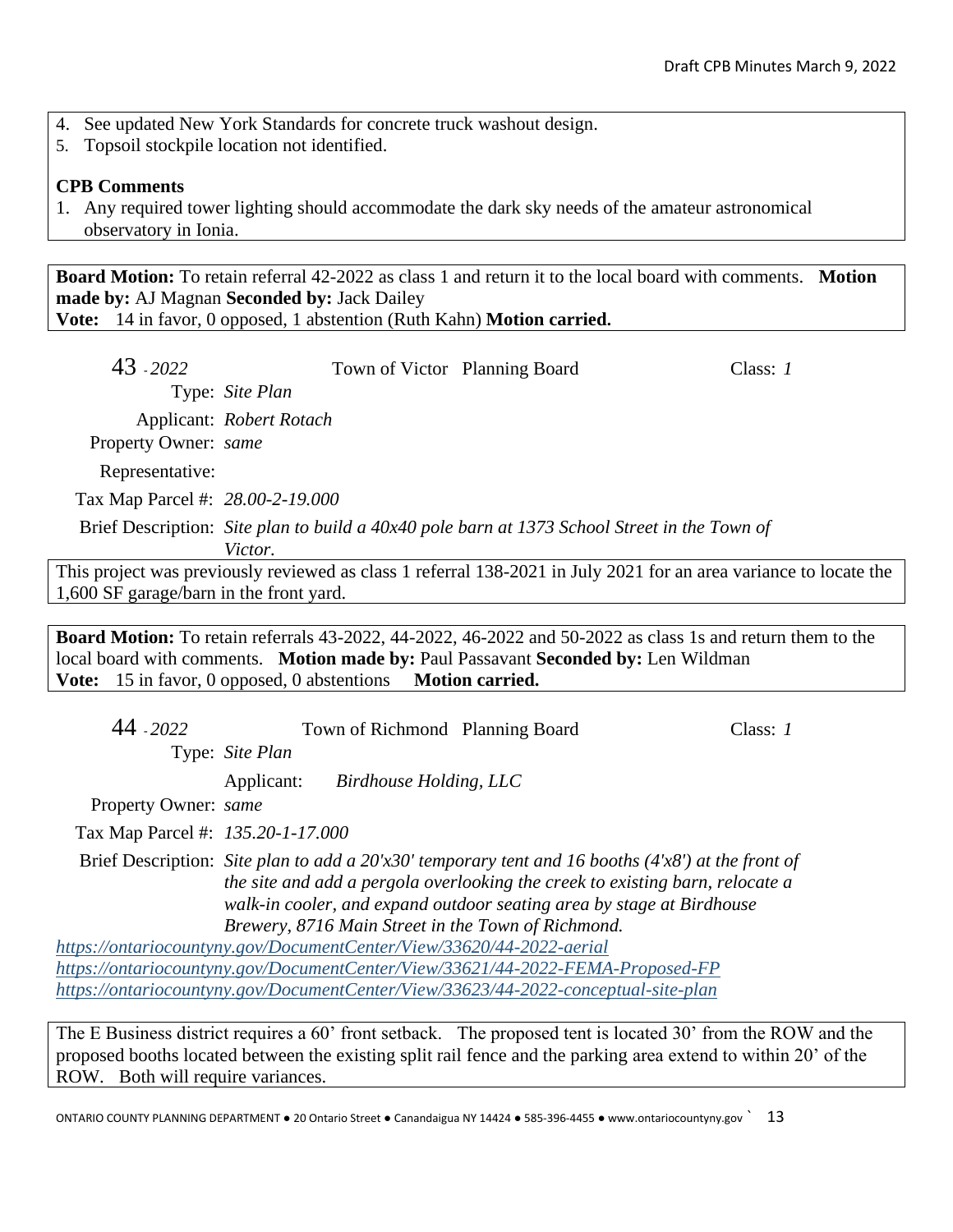The entire property is in the 100-year floodplain and within the draft revised flood plain. No flood elevations are provided for existing floodplain areas north of SR 20 A. The draft FEMA Flood Insurance Rate Map (FIRM) for this area includes flood elevations.

# **Comment**

- 1. Based on the estimated travel lane width, it appears traffic travel between the east and middle entrance is one-way and requires associated signage.
- 2. The walk-in cooler and stage should be appropriately anchored to prevent damaged caused by their movement during a flood event.
- 3. What is the size of the proposed pergola?
- 4. The applicant should compare the land and finished floor elevation to the 100-year floodplain elevations shown on the attached draft FIRM to evaluate damage risk associated with current projected elevation of a 100-year flood.

# **CRC Comments**

1. The referred site plan includes activities on adjacent property. Unless the applicant has requested a lot line adjustment or combined their two properties, these activities are subject to district side setback requirements.

**Board Motion:** To retain referrals 43-2022, 44-2022, 46-2022 and 50-2022 as class 1s and return them to the local board with comments. **Motion made by:** Paul Passavant **Seconded by:** Len Wildman **Vote:** 15 in favor, 0 opposed, 0 abstentions **Motion carried.**

45 - *2022* Village of Bloomfield Zoning Board of Appeals Class: *2* Type: *Use Variance*

Applicant: *Heidi Barends-Guerrie*

Property Owner: *Steve Wayne*

Tax Map Parcel #: *80.07-1-9.000*

Brief Description: *Use variance to allow overnight retreat accommodations in conjunction with café and quilt shop in the former Holloway House restaurant at 29 State Street in the Village of Bloomfield,*

*<https://ontariocountyny.gov/DocumentCenter/View/33622/45-2022-aerial> <https://ontariocountyny.gov/DocumentCenter/View/33624/45-2022-variance-application>*

The applicant is interested in purchasing the long vacant former Holloway House Restaurant. The building is zoned for community commercial use and is listed on the National Register of Historic Places. The owner has documented an average annual tax loss of \$21,000 over the last 3 years. The applicant has indicated the quilt shop/ sandwich shop uses allowed by code are not sufficient to warrant purchasing the building. The additional rental from hosting overnight retreats and additional quilt shop sales by retreat participants are necessary to make the project feasible. With retreat overnight accommodations and additional fabric sales, the rate of return is estimated at 10 percent; without these activities, the rate of return is estimated at 7.5 percent. **CRC Comments**

1. The referring body should document availability of parking for proposed uses as required by code.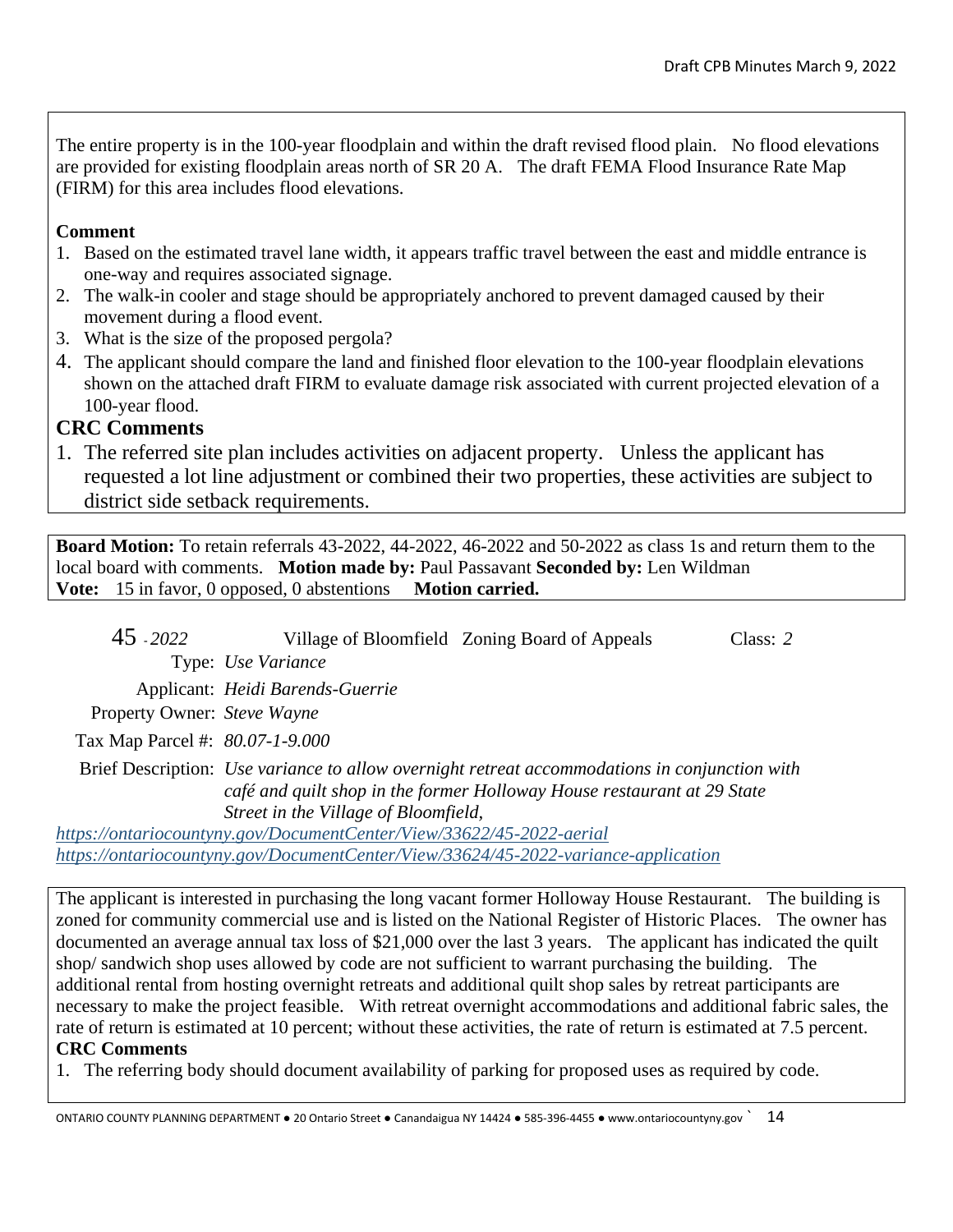# **CPB Comments**

1. Any use variance granted by the referring body should appropriately define the scale and type of overnight accommodations allowed and may want to restrict allowable overnight accommodations to retreat guest not lodging for the general public.

**Board Motion:** To accept late referral 45-2022. **Motion made by:** Paul Passavant **Seconded by:** Glen Wilkes **Vote:** 15 in favor, 0 opposed, 0 abstentions **Motion carried.** 

**Board Motion:** To retain referral 45-2022 as a class 2 and return it to the local board with a recommendation of approval. **Motion made by:** Len Wildman **Seconded by:** Glen Wilkes **Vote:** 11 in favor, 4 opposed, 0 abstentions **Motion carried.**

| $46 - 2022$                     | Town of Victor Planning Board                  |                                                                                                                                                                                                                                                                      | Class: $I$ |
|---------------------------------|------------------------------------------------|----------------------------------------------------------------------------------------------------------------------------------------------------------------------------------------------------------------------------------------------------------------------|------------|
|                                 | Type: Special Use Permit                       |                                                                                                                                                                                                                                                                      |            |
|                                 | Applicant: Crown Castle USA Inc. DISH wireless |                                                                                                                                                                                                                                                                      |            |
|                                 | Property Owner: Pinnacle Towers                |                                                                                                                                                                                                                                                                      |            |
| Tax Map Parcel #: 1.02-1-24.000 |                                                |                                                                                                                                                                                                                                                                      |            |
|                                 | Monroe County line.                            | Brief Description: Special use permit to install antennas, ancillary tower, and ground equipment<br>at an existing wireless facility with no change to height or ground space at 90<br>Baker Road in the Town of Victor. The site is approximately 100' south of the |            |

**Board Motion:** To accept late referrals 46-2022, 48-2022, and 49-2022. **Motion made by:** Doug Dello Stritto **Seconded by:** Mike Woodruff

**Vote:** 15 in favor, 0 opposed, 0 abstentions **Motion carried.**

**Board Motion:** To retain referrals 43-2022, 44-2022, 46-2022 and 50-2022 as class 1s and return them to the local board with comments. **Motion made by:** Paul Passavant **Seconded by:** Len Wildman

**Vote:** 15 in favor, 0 opposed, 0 abstentions **Motion carried.** 

47 - *2022* Town of Livonia Town Board Class: *exempt*

Type: Text Amendment

Related Referrals*: 191-2021 & 191.1-2021*

Applicant: *Town of Livonia*

Brief Description: *Text amendment to restrict large scale solar energy and battery energy storage in the Town of Livonia.*

*[https://www.ontariocountyny.gov/DocumentCenter/View/33686/47-2022-Solar-Regulation-Local-Law-1-2022-](https://www.ontariocountyny.gov/DocumentCenter/View/33686/47-2022-Solar-Regulation-Local-Law-1-2022-Final-002) [Final-002](https://www.ontariocountyny.gov/DocumentCenter/View/33686/47-2022-Solar-Regulation-Local-Law-1-2022-Final-002)*

The Town of Livonia referred local law prohibits solar energy and battery storage facilities intended primarily to serve needs of off-site users. This local law is more restrictive than the local law previously reviewed and described below.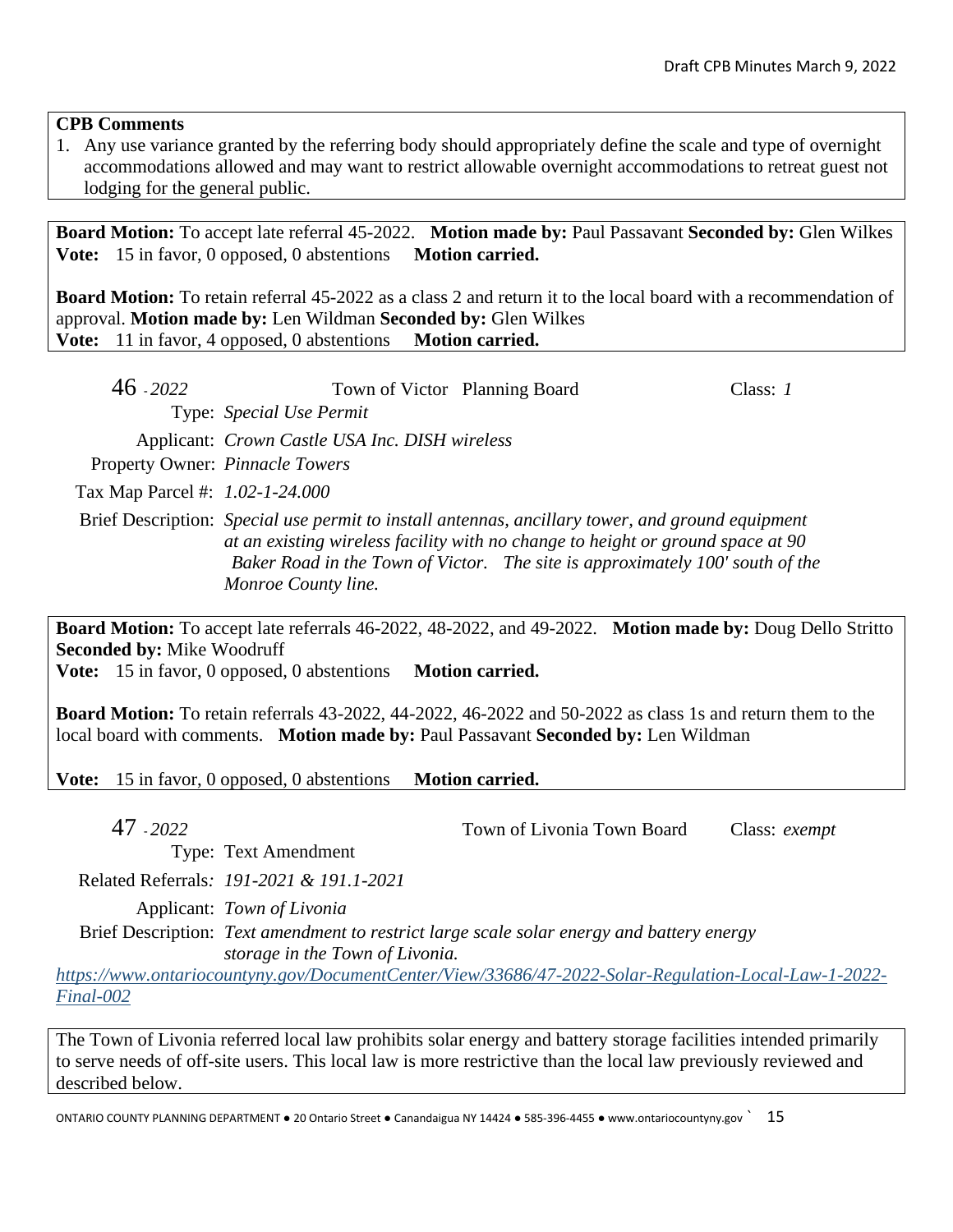The proposed solar energy system regulations define building integrated and roof, building, and ground mounted systems with additional regulations for commercial systems selling power off-site. Regulations include requiring a Conditional (Special) Use Permit from the ZBA, limiting coverage to 30 acres for lots over 150 acres or 20 % for other lots, and doubling of district setbacks with minimum 400' setback to any dwelling. The commercial solar energy system regulations also require Road Use, Payment in Lieu of Tax, and Community Benefit agreements.

# **Comments**

- 1. Initial owner defined as at time of construction, should this be time of approval?
- 2. 150-163 D. (2) (l) p. 10 and L. p. 31 I believe both should be conditional use permit, not special use permit.
- 3. Why differentiate roof and building mounted systems?
- 4. P. 23 150-163 G. (1) (m) regarding Type 2 (commercial ground mounted systems) uses the phrase land that could be in ag production. How is this defined?
- 5. p. 24 150-163 G. (2) (d) Type 2 (commercial ground mounted) systems conditional use permit and site plan approval standards define solar energy system coverage area as area covered by the perimeter of the Solar Energy System at minimum tilt excluding access road and fencing. Considering moving this definition to 150-162 so it also applies to 150-163 F (4) p. 13 for Type 1 ground mounted accessory uses. If this definition is intended to include panel coverage and aisles between panels it is recommended that the text delete the phrase at minimum tilt as the tilt of the panel would only change the calculation if coverage area referred to panel area.
- 6. p. 25 (f) authorize PB and/or ZBA to approve landscaping lack of clarity regarding this responsibility may lead to conflict or confusion in communicating with applicant.

Proposed regulation allows non-commercial battery energy storage systems providing aggregate energy capacity of less than 600kWh in all districts and prohibits large scale (commercial) battery energy storage systems with aggregate energy capacity of 600kWh or more in all districts.

| 48 | $-2022$ | Town of Naples Town Board                              | Class: 2 |
|----|---------|--------------------------------------------------------|----------|
|    |         | Type: Text and Map Amendment                           |          |
|    |         | $D_{1}1_{2}1_{3}D_{1}2_{3}1_{3}11_{0}001_{0}01_{0001}$ |          |

Related Referrals:11-2021 & 21-2021

Applicant: *Town Board*

Brief Description: *Text and map amendment to the Town of Naples zoning code and map to extend the Cohocton Street SR 53 Multiple Use district to all of 2 properties previously partially in the district, to delete clustered subdivision as a use allowed by special use permit, and to revise the required setbacks, minimum frontage, and lot coverage.*

In January and February 2021 Town referred text and map amendments for the Multiple Use District as referrals 11-2021 and 21-2021. A text amendment was adopted on March 15, 2021. The following summarizes changes to the text and map and repeats relevant comments from the previous review.

The proposed text amendment requires 60' for frontage when currently 125' lot width is required. Proposed standards also reduce front setback from 50' to 30', reduce side setbacks from 35' to 15', and increase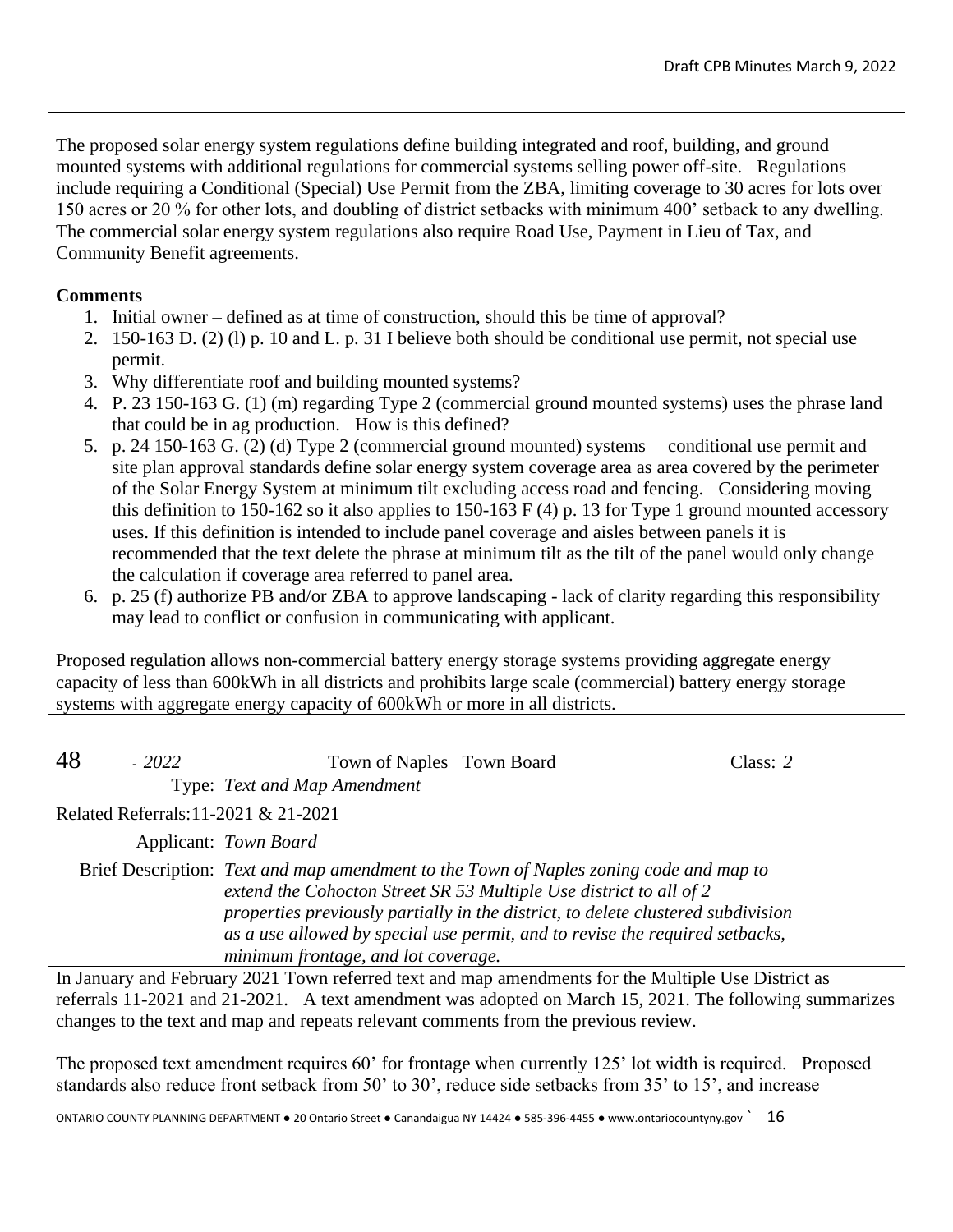allowable lot coverage from 35 percent to 40 percent.

The proposed map amendment addresses split zoning for lots referenced in the comments to previous referral. **Comments**

- 1. Neither the March 15, 2021 adopted regulations nor the proposed amendment reconciles use of same defined term in use list for mobile home parks/manufactured home parks.
- 2. Neither the March 15, 2021 adopted regulations nor the proposed amendment provides a clear and consistent definition of Retail, small scale with to reference number of employees accounting for different in impacts of on-site and off-site employees and full-time and part-time employees.
- 3. Neither the March 15, 2021 adopted regulations not the proposed amendments include design standards for building and parking placement; frontage and site landscaping and lighting, and access management to protect the visual character of safety of this highway segment.

**Board Motion:** To accept late referrals 46-2022, 48-2022, and 49-2022. **Motion made by:** Doug Dello Stritto **Seconded by:** Mike Woodruff

**Vote:** 15 in favor, 0 opposed, 0 abstentions **Motion carried.** 

**Board Motion:** To retain referral 48-2022, as class 2 and return it to the local board with comments and recommendation for approval. **Motion made by:** AJ Magnan **Seconded by:** Glen Wilkes **Vote:** 15 in favor, 0 opposed, 0 abstentions **Motion carried**

49 - *2022* Village of Bloomfield Village Board Class: *2* Type: *Text Amendment*

Applicant: *Village Board*

Brief Description: *Text amendment to the Village of Bloomfield code including changes to zoning definitions for critical environmental area, excavation site, and kennel and updating other terms and cross references.*

*<https://www.ontariocountyny.gov/DocumentCenter/View/33687/49-2022-V-bloomfield-code-revisions>*

Code edits suggest the Zoning Board of Appeals has discretion to delegate review of variances to the Planning Board.

**Board Motion:** To accept late referrals 46-2022, 48-2022, and 49-2022. **Motion made by:** Doug Dello Stritto **Seconded by:** Mike Woodruff

**Vote:** 15 in favor, 0 opposed, 0 abstentions **Motion carried.** 

**Board Motion:** To retain referral 49-2022 as class 2 and return it to the local board. **Motion made by:** Doug Dello Stritto **Seconded by:** Glen Wilkes **Vote:** 15 in favor, 0 opposed, 0 abstentions **Motion carried.**

50 - *2022* Town of Canandaigua Planning Board Class: *1* Type: *Subdivision* Related Referrals: *38-2022* Applicant: *Venezia Group*

ONTARIO COUNTY PLANNING DEPARTMENT ● 20 Ontario Street ● Canandaigua NY 14424 ● 585-396-4455 ● www.ontariocountyny.gov ` 17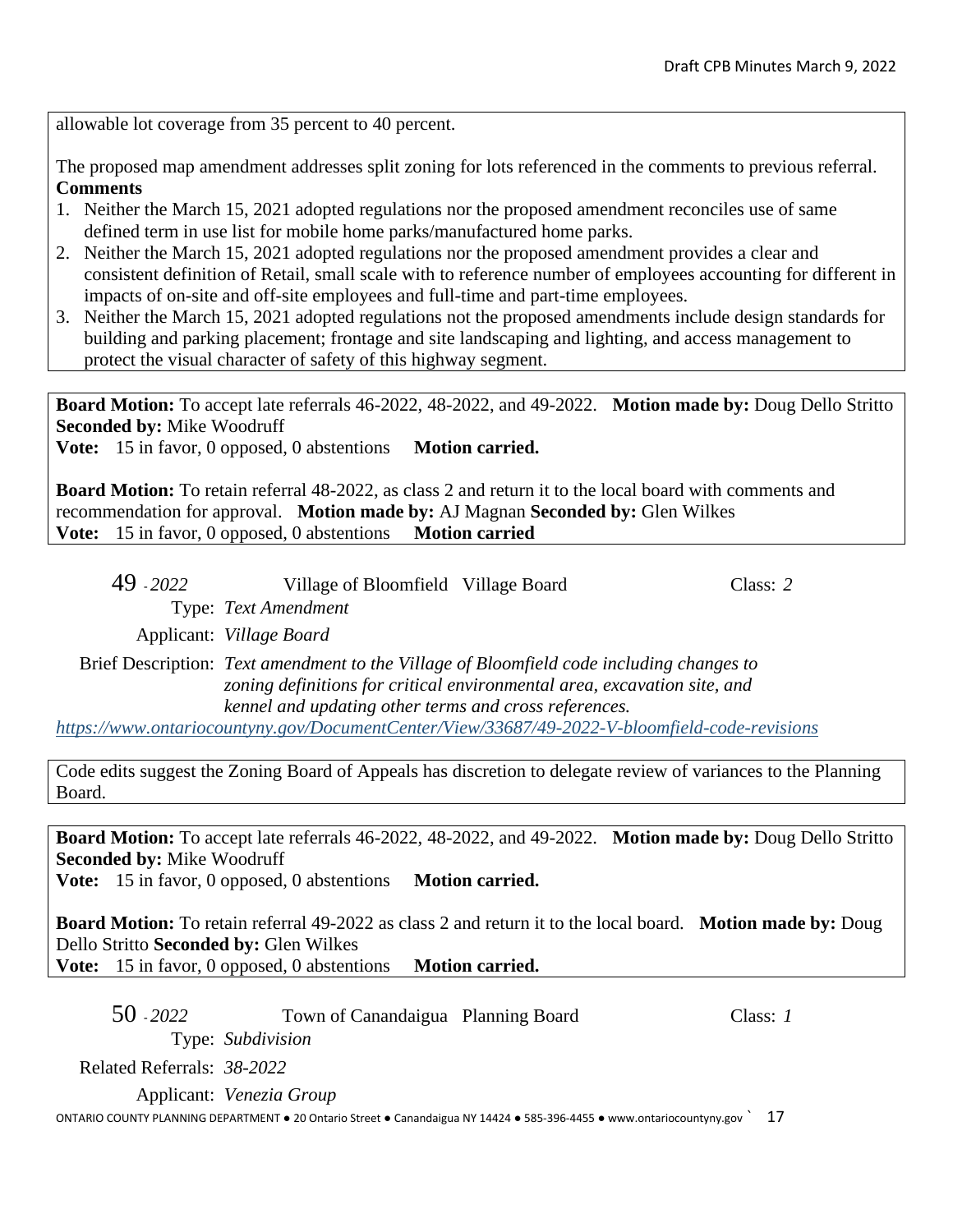Property Owner: *Venezia Group/Uptowne Pointe*

Tax Map Parcel #: *70.00-1-67.111*

Brief Description: *Subdivision of four 1.8 acres industrial lots along Brickyard Road in the Town of Canandaigua.*

*[https://www.ontariocountyny.gov/DocumentCenter/View/33688/50-2022--aerial](https://www.ontariocountyny.gov/DocumentCenter/View/33688/50-2022--aerial-)<https://ontariocountyny.gov/DocumentCenter/View/33610/382022-area-zonin> [https://www.ontariocountyny.gov/DocumentCenter/View/33689/50-2022-Brickyard-Road-0000-20](https://www.ontariocountyny.gov/DocumentCenter/View/33689/50-2022-Brickyard-Road-0000-2022-01-31-Sub-plat) [22-01-31-Sub-plat](https://www.ontariocountyny.gov/DocumentCenter/View/33689/50-2022-Brickyard-Road-0000-2022-01-31-Sub-plat)*

This subdivision is of the western portion of a lot also referred as a residential subdivision referral 38-2022 that was withdrawn.

# **Comment**

1. The referring body should require an overall conceptual development plan for the entire 58-acre parcel to ensure harmonious arrangement of envisioned residential and industrial uses and appropriate access.

**Board Motion:** To retain referrals 43-2022, 44-2022, 46-2022 and 50-2022 as class 1s and return them to the local board with comments. **Motion made by:** Paul Passavant **Seconded by:** Len Wildman **Vote:** 15 in favor, 0 opposed, 0 abstentions **Motion carried.**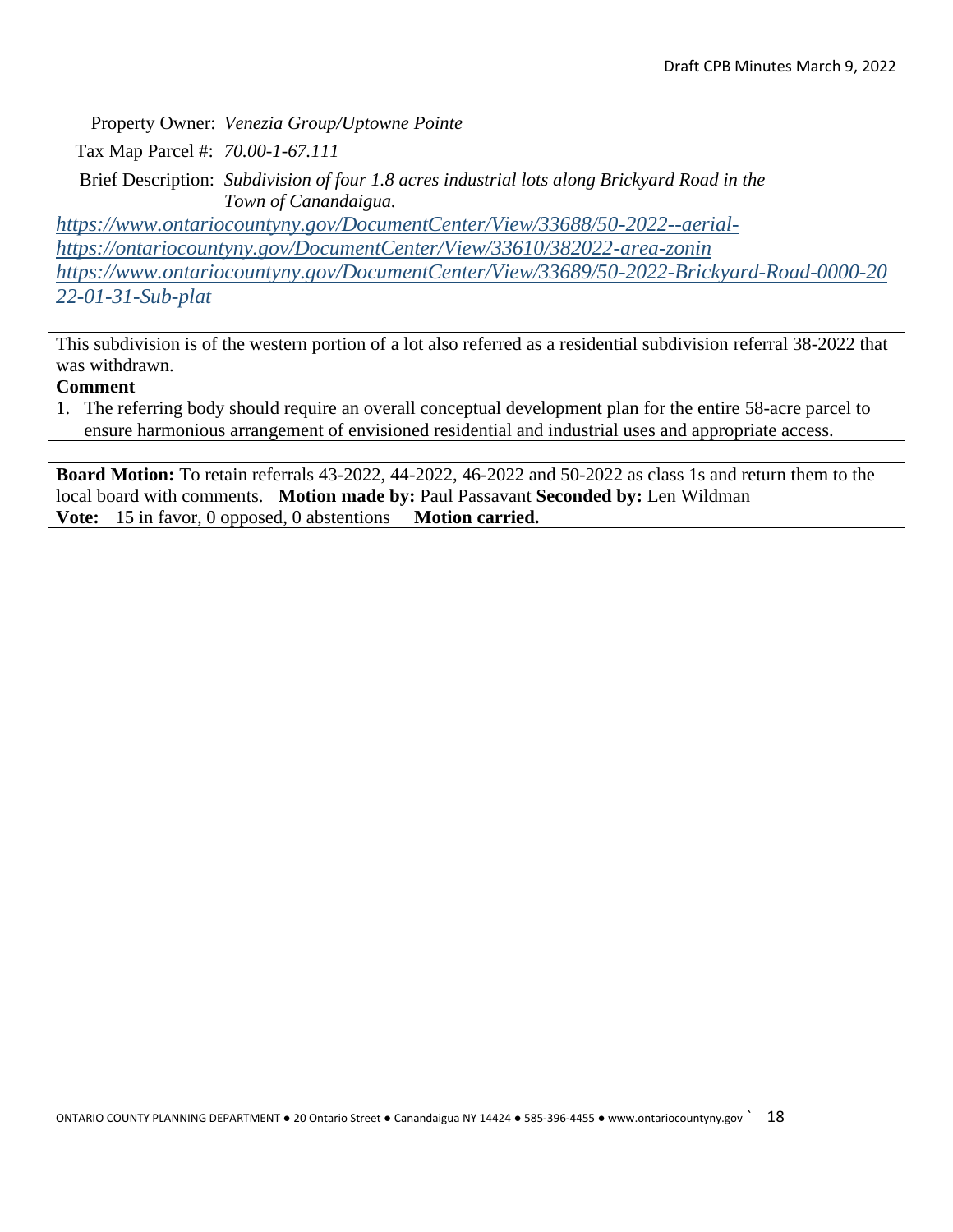## **General Information**

The Ontario County Planning Board (CPB) was established by the Ontario County Board of Supervisors under the provision of NYS General Municipal Law Article 12-B Section 239-c. County Planning Boards. The state legislature determined in §239-c. 1. (a), (b),  $(g)$  &  $(f)$ :

1. Legislative findings and intent. The legislature hereby finds and determines that:

(a) Significant decisions and actions affecting the immediate and long-range protection, enhancement, growth and development of the state and its communities are made by county planning boards.

(b) County planning boards serve as an important resource to the state and its localities, helping to establish productive linkages between communities as well as with state and federal agencies.

(f) The great diversity of resources and conditions that exist within and among counties requires consideration of such factors by county planning boards.

(g) It is the intent of the legislature therefore, to provide a permissive and flexible framework within which county planning boards can perform their power and duties.

Note: I, (d), and (e) refer to the county comprehensive plan.

The CPB membership consists of one representative from each of the 16 towns and 2 cities who are selected by the town board or city council and formally appointed by the Board of Supervisors for terms of 5 years. Members representing a town, also represent any village(s) located with the town.

## **General Summary of CPB Review Responsibilities**

This section provides a general summary of the CPB's roles and responsibilities. The specific responsibilities of a county planning board are found in §239 l, m, & n and the CPB Bylaws approved by the Ontario County Board of Supervisors. (Links: Complete §239 text Page151: [Guide to NYS Planning and Zoning Laws](http://www.dos.ny.gov/lg/publications/Guide_to_Planning_and_Zoning_Laws.pdf) an[d Ontario County Planning Board Bylaws under "Quick Links"](http://www.co.ontario.ny.us/index.aspx?nid=516)

The Ontario County Planning Board reviews certain zoning and planning actions prior to the final decision made at the village, town, or city level and makes a recommendation to the municipality. Although CPB review is required, the action is advisory in nature and can be overridden at the local level (super majority if a recommendation for denial or approval without recommended modification.

NYS law spells out the types of actions reviewed by the CPB:

- Adoption or amendment of zoning regulations (text and/or map)
- Comprehensive plans
- Site plan approvals
- Special use permits
- **Variances**
- Any special permit, exception, or other special authorization which a board of appeals, planning board or legislative body is authorized to issue under the provisions of any zoning ordinance
- **Subdivisions**

NYS law specifies that CPB is required for the above actions to occur on real property lying within 500 feet from any:

- Boundary of any city, village, or town boundary
- Existing or proposed county or state park or other recreation area,
- Right-of-way of any existing or proposed county or state parkway, thruway, expressway, road, or highway, existing or proposed right-of-way,
- Stream or drainage channel owned by the county or for which the county has established channel lines, or
- Existing or proposed boundary of any county or state-owned land on which a public building or institution is situated.

### **General Procedures**

The Ontario County Planning Board meets once each month to review referred local actions for intermunicipal and countywide impacts. They are separated into two categories: Class 1 & Class 2. Class 1s are applications that the CPB has formally decided have little potential intermunicipal or countywide impact. For Class 2 applications, the CPB has determined that there will be potential impacts before voting to approve, modify or deny.

ONTARIO COUNTY PLANNING DEPARTMENT ● 20 Ontario Street ● Canandaigua NY 14424 ● 585-396-4455 ● www.ontariocountyny.gov ` 19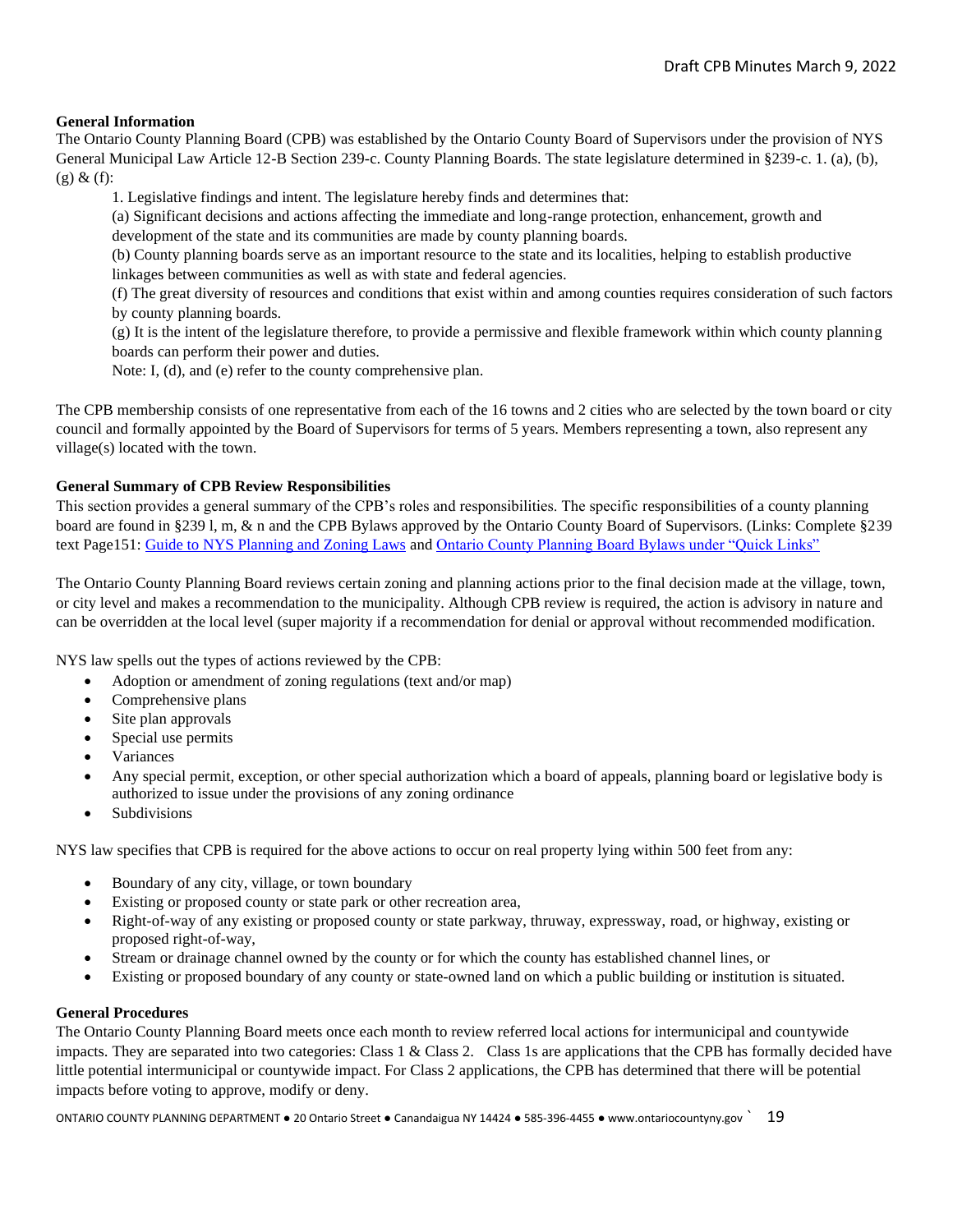## **Legal Obligations for Referring Agencies**

**Class 1:** If an application has been returned to the referring agency as a Class 1, then the only requirement is that they consider any Board comments forwarded to them by the CPB. Referring agencies are asked to read any Board Comments into the minutes of a meeting or hearing held for the subject application.

**Class 2:** If the CPB has voted to deny or modify a referred application, then the local board needs a majority plus one vote of their full board to act contrary to that decision. CPB approvals without modification require no extraordinary local action. However, in all cases, the referring agency is still required to consider CPB comments as they would for Class 1 applications. **Incomplete Applications** 

Referrals need to meet the definition of "full statement of such proposed action" in NYS General Municipal Law. The CPB's determination regarding the completeness of a particular application is supported by factual findings and is made, whenever practical, after consulting with the submitting official or the chairs of referring agencies. The CPB will not make a recommendation on an application that they have determined to be incomplete. NYS General Municipal Law, Article 12-b Section 239-m I

### **Reporting back to the CPB**

Report of final action – Within thirty days after final action, the referring body shall file a report of the final action it has taken with the county planning agency or regional planning council. A referring body which acts contrary to a recommendation of modification or denial of a proposed action shall set forth the reasons for the contrary action in such report."

NYS General Municipal Law, Article 12-b Section 239-m, Part 6.

### **Administrative Reviews**

The Ontario County Planning Department prepares administrative reviews of referrals as authorized, in accordance with the CPB bylaws. The bylaws include criteria that identify applications that are to be reviewed administratively and specify the applicable recommendations that are to be made to the municipality. AR 1 is an administrative review that is a Class 1 and AR 2 is a review that is a Class 2. An AR 2 requires a majority plus one for the local board to act contrary to the recommendation for disapproved just like Class-2 referrals reviewed by the full Board. The following table summarizes the policies under which administrative review is allowed and guidance regarding class designation and recommendation based on the CPB bylaws.

|                                     | Administrative Review (AR) Policies: - Ontario County Planning Board By-Laws Appendix D                                                                                                                                                       |
|-------------------------------------|-----------------------------------------------------------------------------------------------------------------------------------------------------------------------------------------------------------------------------------------------|
| AR Policy 1                         | Any submitted application clearly exempted from CPB review requirements by intermunicipal agreement                                                                                                                                           |
| AR Policy 2                         | Applications that are withdrawn by the referring agency                                                                                                                                                                                       |
| AR Policy 3                         | Permit renewals with no proposed changes                                                                                                                                                                                                      |
| AR Policy 4                         | Use of existing facilities for a permitted use with no expansion of the building or paved area (Applications that include<br>specially permitted uses or the addition of drive through service will require full Board review)                |
| AR Policy 5<br>A. Class 2<br>Denial | Applications involving one single-family residential site infringing on County owned property, easement, or<br>right-of-way.                                                                                                                  |
| AR Policy 5<br>B. Class 2<br>Denial | Applications involving one single-family residential site adjoining a lake that requires an area variance                                                                                                                                     |
| AR Policy 5<br>C.                   | All other applications involving a site plan for one single-family residence.                                                                                                                                                                 |
| AR Policy 6                         | Single-family residential subdivisions under five lots.                                                                                                                                                                                       |
| AR Policy 7<br>A. Class 2<br>Denial | Variances for signs along major designated travel corridors.                                                                                                                                                                                  |
| AR Policy 7<br>B.                   | Applications involving conforming signs along major travel corridors.                                                                                                                                                                         |
| AR Policy 8                         | Co-location of telecommunications equipment & accessory structures on existing towers and sites (Applications that<br>require a special use permit or for new towers or increasing the height of an existing tower require full Board review) |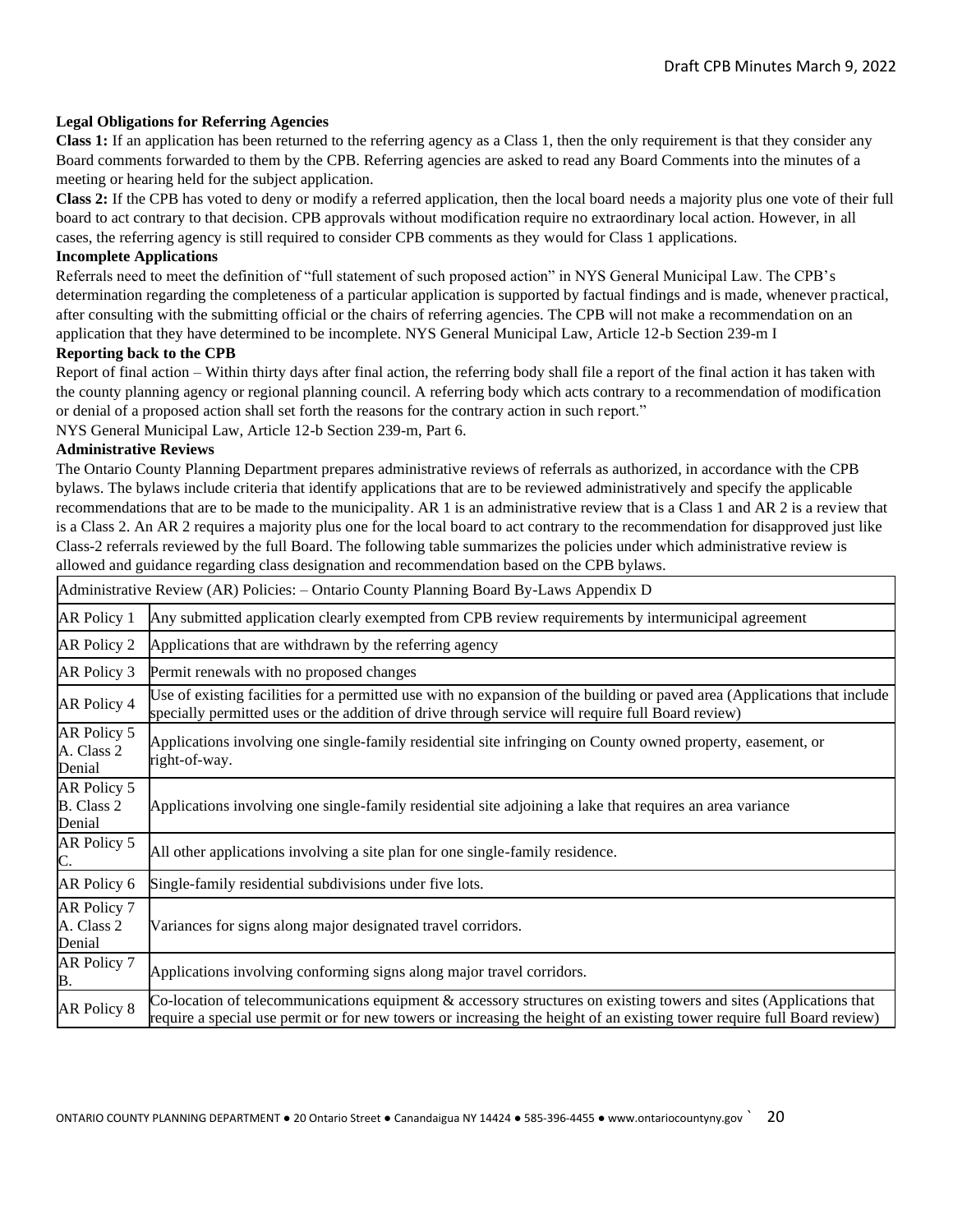# *Upcoming Training*

Tues April 12, 6 to 7:30 Large Scale Agrivoltaics, Beekeeping & Pollinators at 1,000-acre solar farm in Mt. Morris

## **4 th Thursday 2022 Monthly Municipal Boot Camp Program presented by MRB Group and Hancock Estabrook** <https://www.hancocklaw.com/events/the-2022-municipal-bootcamp/>

March 24, 3030-6:00 to 7:00 pm How Appealing- the role of the ZBA in community development

April 28, 2022 – 6:00-7:00 pm Here Comes the Sun – shaping solar and battery storage projects

May 19, 2022 – 6:00 to 7:00 pm Keep the Grass Green and the Water Clean – SEQR review

June 23, 2022 – 6:00-7:00 pm How it All Fits Together – long-range plans and near-term challenges

July 28, 2022 – 6:00-7:00 pm Ask Us Anything – hot topics in planning, zoning, & community development

September 22, 2022 – 6:00-7:00 pm What Not to Say & What Really Not to Do – avoiding sexual harassment

October 27, 2022 – 6:00 to 7:00 pm A History Lesson – managing projects with historic significant

December 22, 2022 - 6:00 to 7:00 pm Santa's Nice and Naughty List – the best and worst of 2022

*New York Planning Federation trainings are free if your municipality is a member.* 

*Call or e-mail with membership number or to pay and participate as a non-member. 518-512-5270 or email [nypf@nypf.org](mailto:nypf@nypf.org)*

## **NYPF Recorded Webinars** *THE ESSENTIALS OF PLANNING AND ZONING*

Introduction to Planning, Zoning and Land Use

Everything You've Ever Wanted to Know About Preparing a Comprehensive Plan

Understanding and Applying SEQRA (NY State Environmental Quality Review Act)

The What, Why, and How of Site Plan Review

Common Mistakes and Mishaps in Site Plan Review

## MEETING PROCESS AND COMMUNITCATION

Enhancing Transparency Effectiveness in Planning Proceedings Innovations and Best Practices for Planning/Zoning Boards Engaging Diverse Communities and Dealing with Difficult People Working with Elected Officials and Understanding Everyone's Role in Planning The Open Meetings Law for Zoning and Planning Boards, Part 2 Working with Developers to Foster Investment in the Community Communication, the Media and Social Media